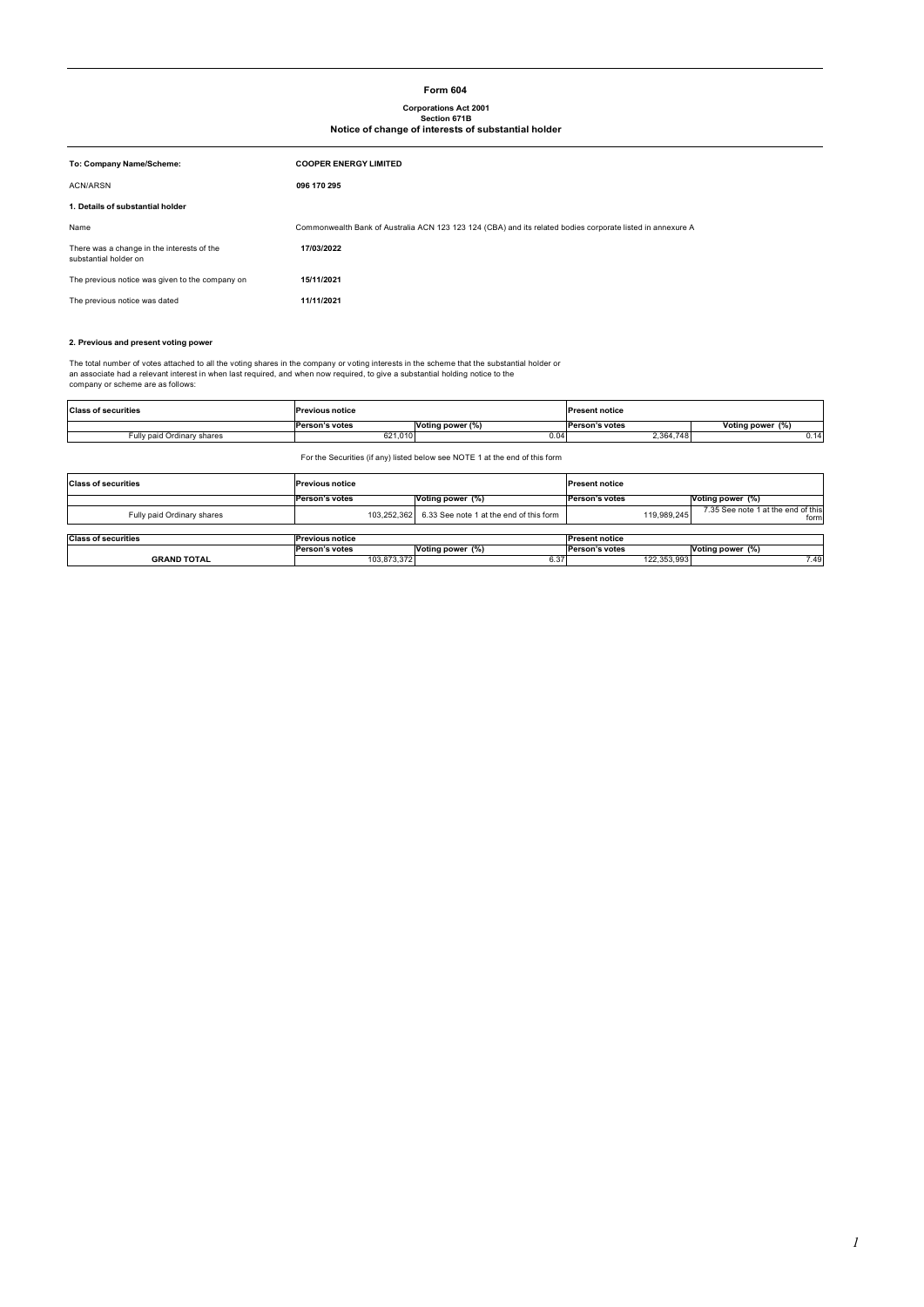#### **3. Changes in relevant interest**

Particulars of each change in, or change in the nature of, a relevant interest of the substantial holder or an associate in voting securities of<br>the company or scheme, since the substantial holder was last required to give

| Date of<br>change             | <b>Person whose</b><br>relevant interest<br>changed | Nature of change | Consideration given in<br>relation to change | <b>Class and number</b><br>of securities<br>affected | Person's votes<br>affected |
|-------------------------------|-----------------------------------------------------|------------------|----------------------------------------------|------------------------------------------------------|----------------------------|
| See annexure B to this notice |                                                     |                  |                                              |                                                      |                            |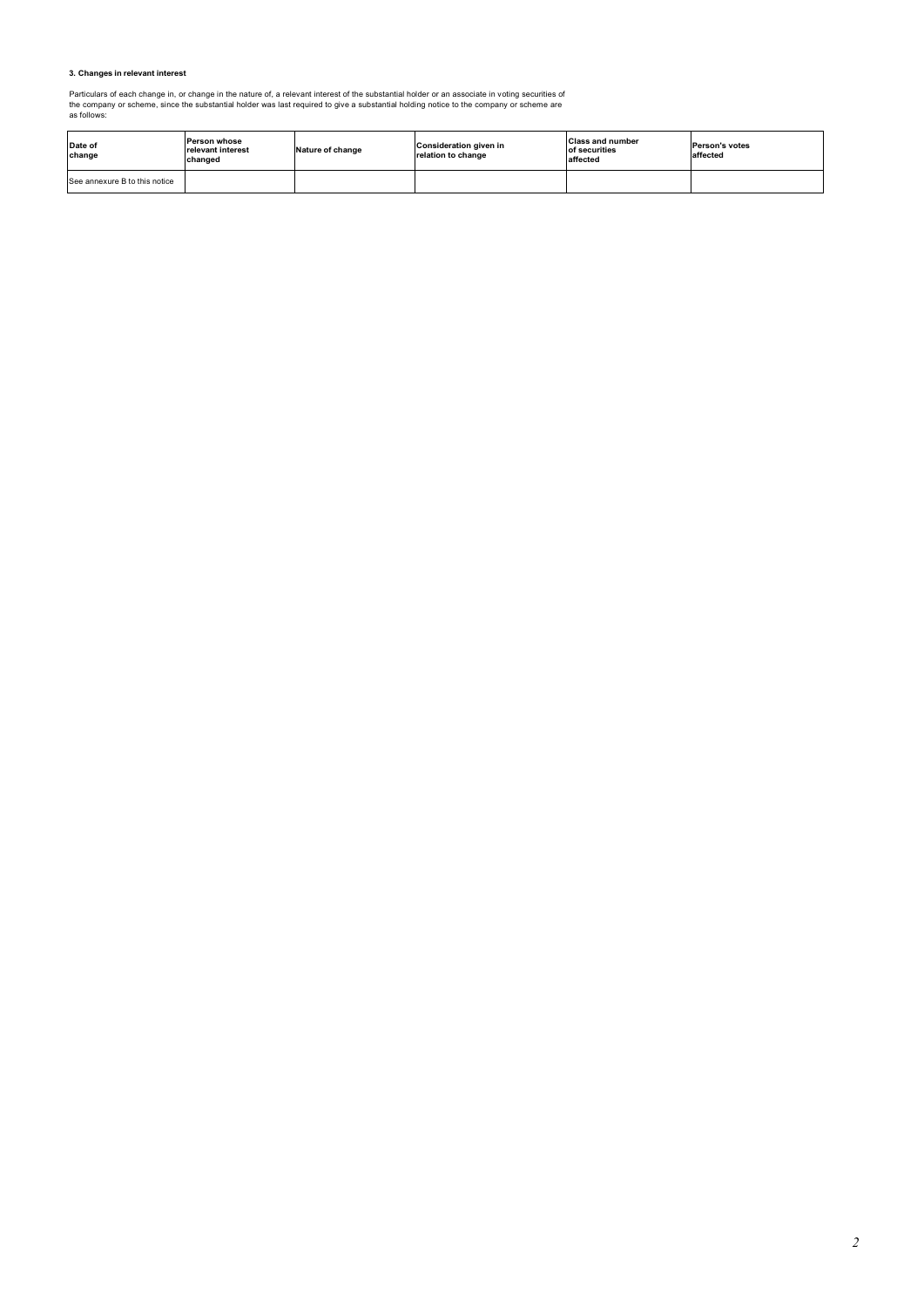## **4.Present relevant interests**

Particulars of each relevant interest of the substantial holder in voting securities after the change are as follows:

| <b>Holder of</b><br>relevant<br>interest                                                   | <b>Registered holder</b><br>of securities     | Person entitled to be<br>registered as holder | Nature of relevant<br>interest                                                                                                                                                                                                                                                                                                                                                                                                                                                                                                                                                                                                                                                                                                                                                                                                                                                                                                                                                                                                                                                                                                                                                                                                                                                                                                                                                                                                                                                                             | <b>Class and number</b><br>of securities                                                                                                    | Person's votes |
|--------------------------------------------------------------------------------------------|-----------------------------------------------|-----------------------------------------------|------------------------------------------------------------------------------------------------------------------------------------------------------------------------------------------------------------------------------------------------------------------------------------------------------------------------------------------------------------------------------------------------------------------------------------------------------------------------------------------------------------------------------------------------------------------------------------------------------------------------------------------------------------------------------------------------------------------------------------------------------------------------------------------------------------------------------------------------------------------------------------------------------------------------------------------------------------------------------------------------------------------------------------------------------------------------------------------------------------------------------------------------------------------------------------------------------------------------------------------------------------------------------------------------------------------------------------------------------------------------------------------------------------------------------------------------------------------------------------------------------------|---------------------------------------------------------------------------------------------------------------------------------------------|----------------|
| CBA and its related bodies<br>corporate listed in Annexure                                 | Various as set out below                      |                                               | Relevant interest under paragraph<br>608(3)(a) of the Corporations Act<br>2001 (Cth), being a relevant interest<br>arising as a result of CBA and its<br>related bodies corporate listed in<br>Annexure A having voting power in<br>Avanteos Investments Limited and<br>Colonial First State Investments<br>Limited above 20%, and therefore<br>having the relevant interests in any<br>securities that either of Avanteos or<br>Colonial First State has. As neither<br>CBA nor any of its related bodies<br>corporate are entitled to be registered<br>as the holder of those securities, their<br>ability to vote and dispose of those<br>securities is qualified accordingly.                                                                                                                                                                                                                                                                                                                                                                                                                                                                                                                                                                                                                                                                                                                                                                                                                          | 120,054,245 Fully paid<br>Ordinary shares                                                                                                   | 120,054,245    |
| Avanteos Investments<br>Limited ACN 096 259 979                                            | Avanteos Investments<br>Limited               |                                               | Relevant interest under paragraph<br>608(1)(a), 608(1)(b) and 608(1)(c) of<br>the Corporations Act 2001 (Cth), being<br>a relevant interest arising as a result of<br>being the registered holder of the<br>relevant securities in its capacity as a<br>superannuation trustee and in its<br>capacity as administrator of managed<br>accounts. In addition, if any OTC<br>derivatives, warrants or other<br>securities (other than ordinary shares<br>or ordinary units (as applicable)) are<br>referred to below in this row, the<br>relevant interest in respect of those<br>securities arises under subsection<br>608(8) being an accelerated relevant<br>interest held in the same capacity.                                                                                                                                                                                                                                                                                                                                                                                                                                                                                                                                                                                                                                                                                                                                                                                                           | 65,000 Fully paid<br>Ordinary shares                                                                                                        | 65,000         |
| Commonwealth Bank of<br>Australia ACN 123 123 124                                          | The Bank Of New York<br>Mellon, Sydney Branch |                                               | Relevant interest under paragraph<br>608(1)(b) and/or 608(1)(c) of the<br>Corporations Act 2001 (Cth), being a<br>relevant interest arising as a result of<br>having the power to control the<br>exercise of the right to vote attached<br>to securities and/or to control the<br>exercise of the power to dispose of<br>securities in a proprietary capacity.                                                                                                                                                                                                                                                                                                                                                                                                                                                                                                                                                                                                                                                                                                                                                                                                                                                                                                                                                                                                                                                                                                                                             | Fully paid<br>Ordinary<br>shares(including<br>1,865,576<br>1,865,576<br>borrowed from<br>Merrill Lynch<br>International,<br>see Annexure C) | 1,865,576      |
| Commonwealth Bank<br>Officers Superannuation<br>Corporation Pty Limited<br>ACN 074 519 798 | State Street Australia<br>Limited             |                                               | Relevant interest under paragraph<br>608(1)(b) and/or 608(1)(c) of the<br>Corporations Act 2001 (Cth), being a<br>relevant interest arising from having<br>the power to control the exercise of<br>the right to vote attached to securities<br>and/or to control the exercise of the<br>power to dispose of securities in its<br>capacity as trustee for the Officers'<br>Superannuation Fund. In addition, if<br>any OTC derivatives, warrants or other<br>securities (other than ordinary shares<br>or ordinary units (as applicable)) are<br>referred to below in this row, the<br>relevant interest in respect of those<br>securities arises under subsection<br>608(8) being an accelerated relevant<br>interest held in the same capacity.                                                                                                                                                                                                                                                                                                                                                                                                                                                                                                                                                                                                                                                                                                                                                           | 434,172 Fully paid<br>Ordinary shares                                                                                                       | 434,172        |
| <b>Colonial First State</b><br>Investments Limited (Note<br>1) ACN 002 348 352             | Citibank N A Hong Kong                        |                                               | Relevant interest under paragraph<br>608(1)(b) and/or 608(1)(c) of the<br>Corporations Act 2001 (Cth), being a<br>relevant interest arising from having<br>the residual power to control the<br>exercise of the right to vote attached<br>to securities and/or to control the<br>exercise of the power to dispose of<br>securities in its capacity as a<br>responsible entity of a managed<br>investment scheme (which managed<br>investment scheme is not managed by<br>either Colonial First State Investments<br>Limited or a related body corporate).<br>In addition, if any OTC derivatives,<br>warrants or other securities (other than<br>ordinary shares or ordinary units (as<br>applicable)) are referred to below in<br>this row, the relevant interest in<br>respect of those securities arises<br>under subsection 608(8) being a<br>residual accelerated relevant interest<br>held in the same capacity. Colonial<br>First State Investments Limited has<br>authorised the manager of each such<br>managed investment scheme to<br>exercise the powers referred to in<br>paragraph 608(1)(b) and/or 608(1)(c)<br>of the Corporations Act 2001 (Cth) in<br>relation to those securities managed<br>by the manager to the exclusion of<br>Colonial First State Investments<br>Limited except for provisions allowing<br><b>Colonial First State Investments</b><br>Limited to terminate the agreement<br>with the manager or to exercise those<br>powers where the agreement is<br>terminated. | 104,589,318 Fully paid<br>Ordinary shares                                                                                                   | 104,589,318    |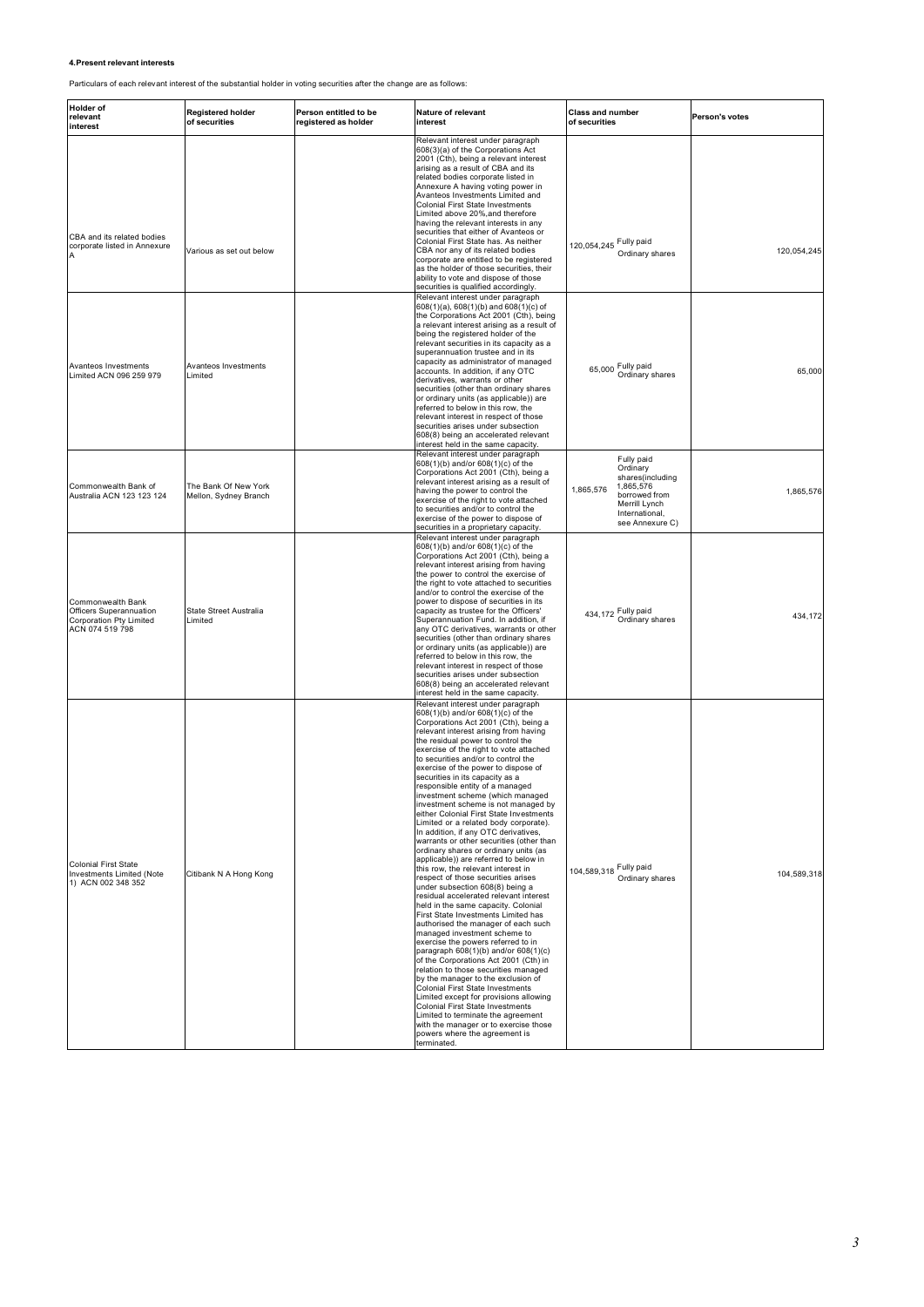| <b>Colonial First State</b><br>Investments Limited (Note<br>1) ACN 002 348 352 | <b>Citicorp Nominees Pty</b><br>Limited (Australia) | Relevant interest under paragraph<br>608(1)(b) and/or 608(1)(c) of the<br>Corporations Act 2001 (Cth), being a<br>relevant interest arising from having<br>the residual power to control the<br>exercise of the right to vote attached<br>to securities and/or to control the<br>exercise of the power to dispose of<br>securities in its capacity as a<br>responsible entity of a managed<br>investment scheme (which managed<br>investment scheme is not managed by<br>either Colonial First State Investments<br>Limited or a related body corporate).<br>In addition, if any OTC derivatives,<br>warrants or other securities (other than<br>ordinary shares or ordinary units (as<br>applicable)) are referred to below in<br>this row, the relevant interest in<br>respect of those securities arises<br>under subsection 608(8) being a<br>residual accelerated relevant interest<br>held in the same capacity. Colonial<br>First State Investments Limited has<br>authorised the manager of each such<br>managed investment scheme to<br>exercise the powers referred to in<br>paragraph 608(1)(b) and/or 608(1)(c)<br>of the Corporations Act 2001 (Cth) in<br>relation to those securities managed<br>by the manager to the exclusion of<br><b>Colonial First State Investments</b><br>Limited except for provisions allowing<br>Colonial First State Investments<br>Limited to terminate the agreement<br>with the manager or to exercise those<br>powers where the agreement is<br>terminated. | 6,569,703 Fully paid<br>Ordinary shares                                                                                                                                                                                                           | 6,569,703 |
|--------------------------------------------------------------------------------|-----------------------------------------------------|------------------------------------------------------------------------------------------------------------------------------------------------------------------------------------------------------------------------------------------------------------------------------------------------------------------------------------------------------------------------------------------------------------------------------------------------------------------------------------------------------------------------------------------------------------------------------------------------------------------------------------------------------------------------------------------------------------------------------------------------------------------------------------------------------------------------------------------------------------------------------------------------------------------------------------------------------------------------------------------------------------------------------------------------------------------------------------------------------------------------------------------------------------------------------------------------------------------------------------------------------------------------------------------------------------------------------------------------------------------------------------------------------------------------------------------------------------------------------------------------------------|---------------------------------------------------------------------------------------------------------------------------------------------------------------------------------------------------------------------------------------------------|-----------|
| <b>Colonial First State</b><br>Investments Limited (Note<br>1) ACN 002 348 352 | Northern Trust Company                              | Relevant interest under paragraph<br>608(1)(b) and/or 608(1)(c) of the<br>Corporations Act 2001 (Cth), being a<br>relevant interest arising from having<br>the residual power to control the<br>exercise of the right to vote attached<br>to securities and/or to control the<br>exercise of the power to dispose of<br>securities in its capacity as a<br>responsible entity of a managed<br>investment scheme (which managed<br>investment scheme is not managed by<br>either Colonial First State Investments<br>Limited or a related body corporate).<br>In addition, if any OTC derivatives,<br>warrants or other securities (other than<br>ordinary shares or ordinary units (as<br>applicable)) are referred to below in<br>this row, the relevant interest in<br>respect of those securities arises<br>under subsection 608(8) being a<br>residual accelerated relevant interest<br>held in the same capacity. Colonial<br>First State Investments Limited has<br>authorised the manager of each such<br>managed investment scheme to<br>exercise the powers referred to in<br>paragraph 608(1)(b) and/or 608(1)(c)<br>of the Corporations Act 2001 (Cth) in<br>relation to those securities managed<br>by the manager to the exclusion of<br><b>Colonial First State Investments</b><br>Limited except for provisions allowing<br>Colonial First State Investments<br>Limited to terminate the agreement<br>with the manager or to exercise those<br>powers where the agreement is<br>erminated.  | 4,066,362 Fully paid<br>Ordinary shares                                                                                                                                                                                                           | 4,066,362 |
| <b>Colonial First State</b><br>Investments Limited (Note<br>1) ACN 002 348 352 | <b>UBS Nominees Pty Ltd</b>                         | Relevant interest under paragraph<br>608(1)(b) and/or 608(1)(c) of the<br>Corporations Act 2001 (Cth), being a<br>relevant interest arising from having<br>the residual power to control the<br>exercise of the right to vote attached<br>to securities and/or to control the<br>exercise of the power to dispose of<br>securities in its capacity as a<br>responsible entity of a managed<br>investment scheme (which managed<br>investment scheme is not managed by<br>either Colonial First State Investments<br>Limited or a related body corporate).<br>In addition, if any OTC derivatives,<br>warrants or other securities (other than<br>ordinary shares or ordinary units (as<br>applicable)) are referred to below in<br>this row, the relevant interest in<br>respect of those securities arises<br>under subsection 608(8) being a<br>residual accelerated relevant interest<br>held in the same capacity. Colonial<br>First State Investments Limited has<br>authorised the manager of each such<br>managed investment scheme to<br>exercise the powers referred to in<br>paragraph 608(1)(b) and/or 608(1)(c)<br>of the Corporations Act 2001 (Cth) in<br>relation to those securities managed<br>by the manager to the exclusion of<br><b>Colonial First State Investments</b><br>Limited except for provisions allowing<br>Colonial First State Investments<br>Limited to terminate the agreement<br>with the manager or to exercise those<br>powers where the agreement is<br>terminated. | Fully paid<br>Ordinary<br>shares(including<br>2,978,968<br>borrowed from<br><b>UBS AG</b><br>4,763,862 (Agreement 1),<br>see Annexure C)<br><i>(including</i><br>1,784,894<br>borrowed from<br><b>UBS AG</b><br>(Agreement 3),<br>see Annexure C) | 4,763,862 |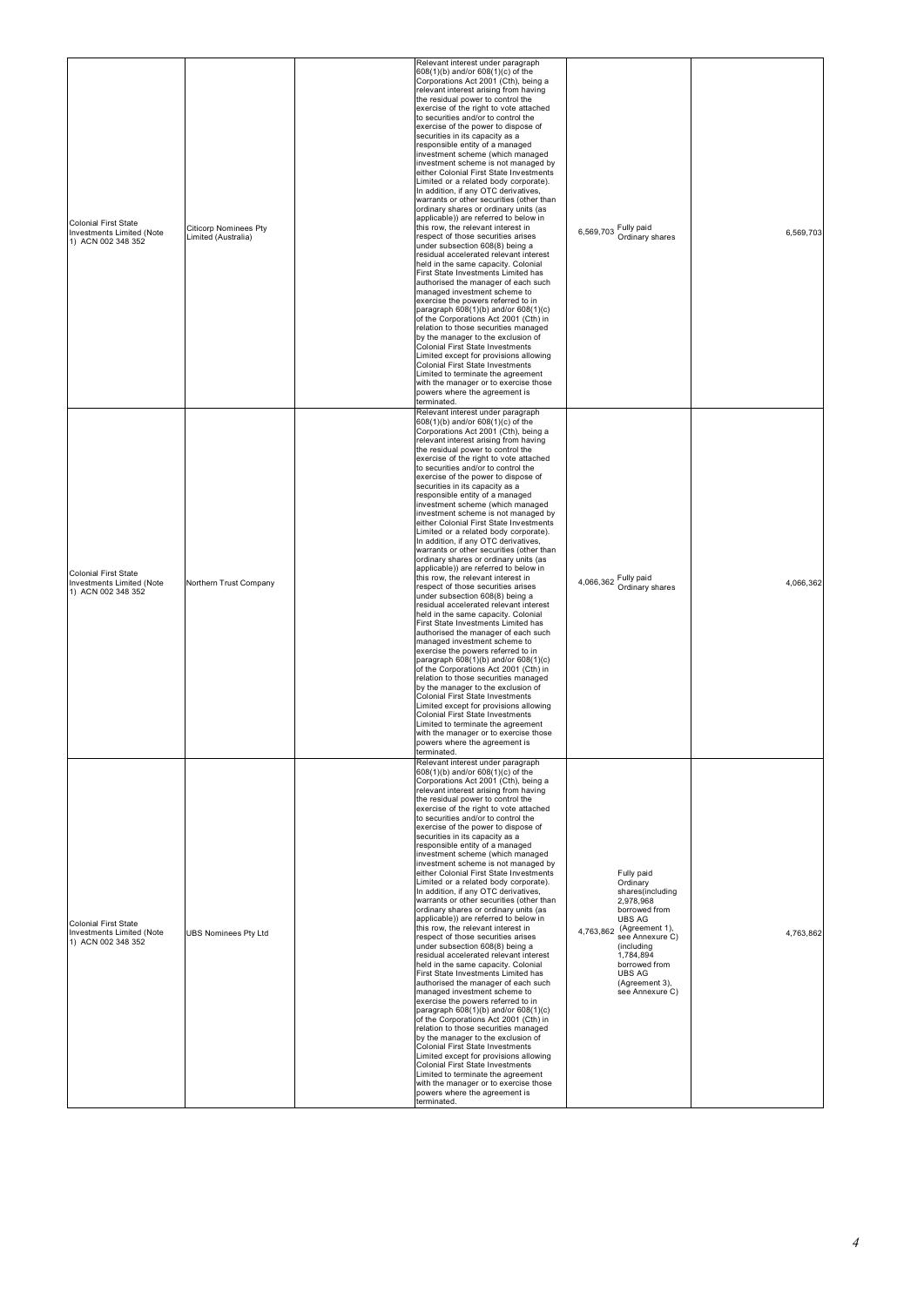| <b>Colonial First State</b><br><b>Investments Limited ACN</b><br>002 348 352 | Citibank N A Hong Kong                              | Relevant interest under paragraph<br>608(1)(b) and/or 608(1)(c) of the<br>Corporations Act 2001 (Cth), being a<br>relevant interest arising from having<br>the power to control the exercise of<br>the right to vote attached to securities<br>and/or to control the exercise of the<br>power to dispose of securities in its<br>capacity as a responsible entity of a<br>managed investment scheme (which<br>managed investment scheme is<br>managed by Colonial First Statement<br>Investments Limited or a related body<br>corporate). In addition, if any OTC<br>derivatives, warrants or other<br>securities (other than ordinary shares<br>or ordinary units (as applicable)) are<br>referred to below in this row, the<br>relevant interest in respect of those<br>securities arises under subsection<br>608(8) being an accelerated relevant<br>interest held in the same capacity  | 104,589,318 Fully paid<br>Ordinary shares                                                                                                                                                                                                  | 104,589,318 |
|------------------------------------------------------------------------------|-----------------------------------------------------|---------------------------------------------------------------------------------------------------------------------------------------------------------------------------------------------------------------------------------------------------------------------------------------------------------------------------------------------------------------------------------------------------------------------------------------------------------------------------------------------------------------------------------------------------------------------------------------------------------------------------------------------------------------------------------------------------------------------------------------------------------------------------------------------------------------------------------------------------------------------------------------------|--------------------------------------------------------------------------------------------------------------------------------------------------------------------------------------------------------------------------------------------|-------------|
| <b>Colonial First State</b><br><b>Investments Limited ACN</b><br>002 348 352 | <b>Citicorp Nominees Pty</b><br>Limited (Australia) | Relevant interest under paragraph<br>608(1)(b) and/or 608(1)(c) of the<br>Corporations Act 2001 (Cth), being a<br>relevant interest arising from having<br>the power to control the exercise of<br>the right to vote attached to securities<br>and/or to control the exercise of the<br>power to dispose of securities in its<br>capacity as a responsible entity of a<br>managed investment scheme (which<br>managed investment scheme is<br>managed by Colonial First Statement<br>Investments Limited or a related body<br>corporate). In addition, if any OTC<br>derivatives, warrants or other<br>securities (other than ordinary shares<br>or ordinary units (as applicable)) are<br>referred to below in this row, the<br>relevant interest in respect of those<br>securities arises under subsection<br>608(8) being an accelerated relevant<br>interest held in the same capacity. | 6,569,703 Fully paid<br>Ordinary shares                                                                                                                                                                                                    | 6,569,703   |
| <b>Colonial First State</b><br><b>Investments Limited ACN</b><br>002 348 352 | Northern Trust Company                              | Relevant interest under paragraph<br>608(1)(b) and/or 608(1)(c) of the<br>Corporations Act 2001 (Cth), being a<br>relevant interest arising from having<br>the power to control the exercise of<br>the right to vote attached to securities<br>and/or to control the exercise of the<br>power to dispose of securities in its<br>capacity as a responsible entity of a<br>managed investment scheme (which<br>managed investment scheme is<br>managed by Colonial First Statement<br>Investments Limited or a related body<br>corporate). In addition, if any OTC<br>derivatives, warrants or other<br>securities (other than ordinary shares<br>or ordinary units (as applicable)) are<br>referred to below in this row, the<br>relevant interest in respect of those<br>securities arises under subsection<br>608(8) being an accelerated relevant<br>interest held in the same capacity. | 4,066,362 Fully paid<br>Ordinary shares                                                                                                                                                                                                    | 4,066,362   |
| Colonial First State<br>Investments Limited ACN<br>002 348 352               | <b>UBS Nominees Pty Ltd</b>                         | Relevant interest under paragraph<br>608(1)(b) and/or 608(1)(c) of the<br>Corporations Act 2001 (Cth), being a<br>relevant interest arising from having<br>the power to control the exercise of<br>the right to vote attached to securities<br>and/or to control the exercise of the<br>power to dispose of securities in its<br>capacity as a responsible entity of a<br>managed investment scheme (which<br>managed investment scheme is<br>managed by Colonial First Statement<br>Investments Limited or a related body<br>corporate). In addition, if any OTC<br>derivatives, warrants or other<br>securities (other than ordinary shares<br>or ordinary units (as applicable)) are<br>referred to below in this row, the<br>relevant interest in respect of those<br>securities arises under subsection<br>608(8) being an accelerated relevant<br>interest held in the same capacity. | Fully paid<br>Ordinary<br>shares(including<br>2,978,968<br>borrowed from<br><b>UBS AG</b><br>4,763,862 (Agreement 1),<br>see Annexure C)<br>(including<br>1,784,894<br>borrowed from<br><b>UBS AG</b><br>(Agreement 3),<br>see Annexure C) | 4,763,862   |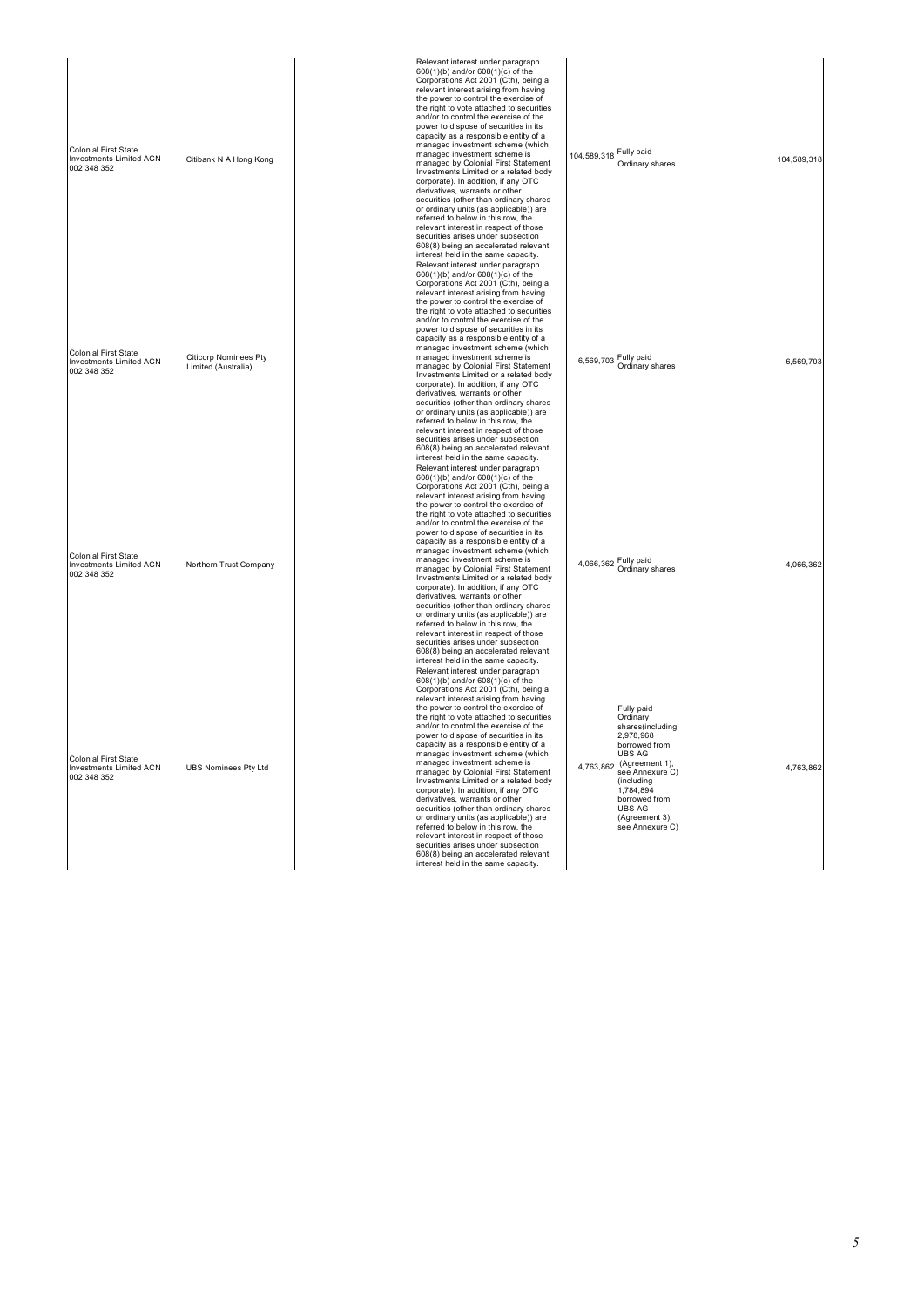#### **5. Changes in association**

The persons who have become associates of, ceased to be associates of, or have changed the nature of their association with, the substantial holder in relation to voting interests in the company or scheme are as follows:

| Name and ACN/ARSN (if applicable)                              | Nature of association                                                                                                                                                                                                                                                              |
|----------------------------------------------------------------|------------------------------------------------------------------------------------------------------------------------------------------------------------------------------------------------------------------------------------------------------------------------------------|
| Avanteos Investments Limited ACN 096 259 979 (Avanteos)        | Avanteos has ceased to be an indirect wholly-owned subsidiary of CBA, and therefore a related body corporate and<br>associate of CBA, following the disposal of a 55% interest in Colonial First State to KKR, as further detailed in CBA's<br>ASX announcement dated 13 May 2020. |
| Colonial First State Investments Limited ACN 002 348 352 (CFS) | CFS has ceased to be an indirect wholly-owned subsidiary of CBA, and therefore a related body corporate and<br>associate of CBA, following the disposal of a 55% interest in Colonial First State to KKR, as further detailed in CBA's<br>ASX announcement dated 13 May 2020.      |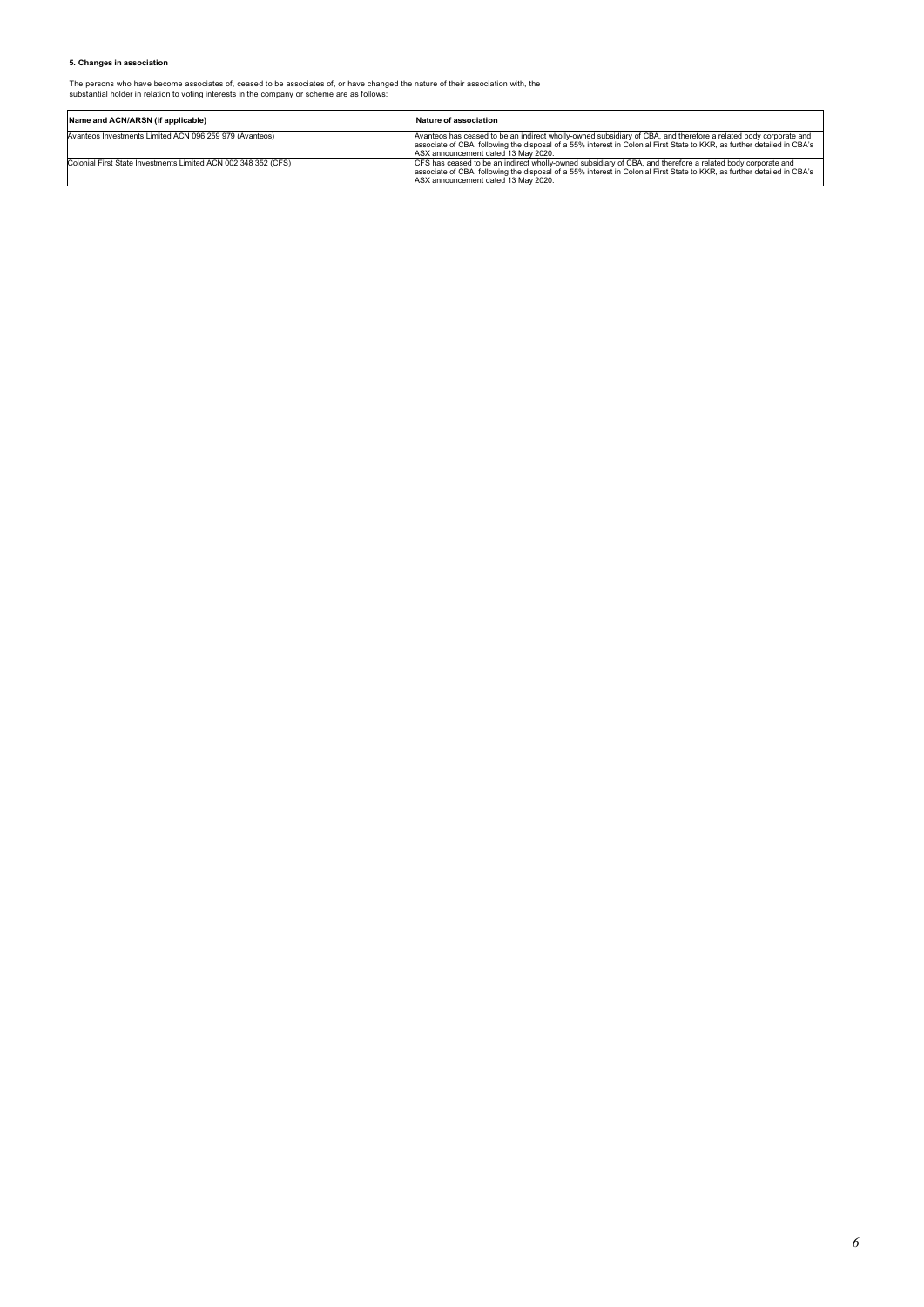#### **6. Addresses**

The addresses of persons named in this form are as follows:

| Name                                                                              | <b>Address</b>                                                        |
|-----------------------------------------------------------------------------------|-----------------------------------------------------------------------|
| Avanteos Investments Limited ACN 096 259 979                                      | Ground Floor Tower 1, 201 Sussex Street, Sydney, NSW, 2000, Australia |
| Commonwealth Bank of Australia ACN 123 123 124                                    | Ground Floor Tower 1, 201 Sussex Street, Sydney, NSW, 2000, Australia |
| Commonwealth Bank Officers Superannuation Corporation Pty Limited ACN 074 519 798 | Level 11 Tower 1, 201 Sussex St, Sydney, NSW, 2000, Australia         |
| Colonial First State Investments Limited ACN 002 348 352                          | Ground Floor Tower 1, 201 Sussex Street, Sydney, NSW, 2000, Australia |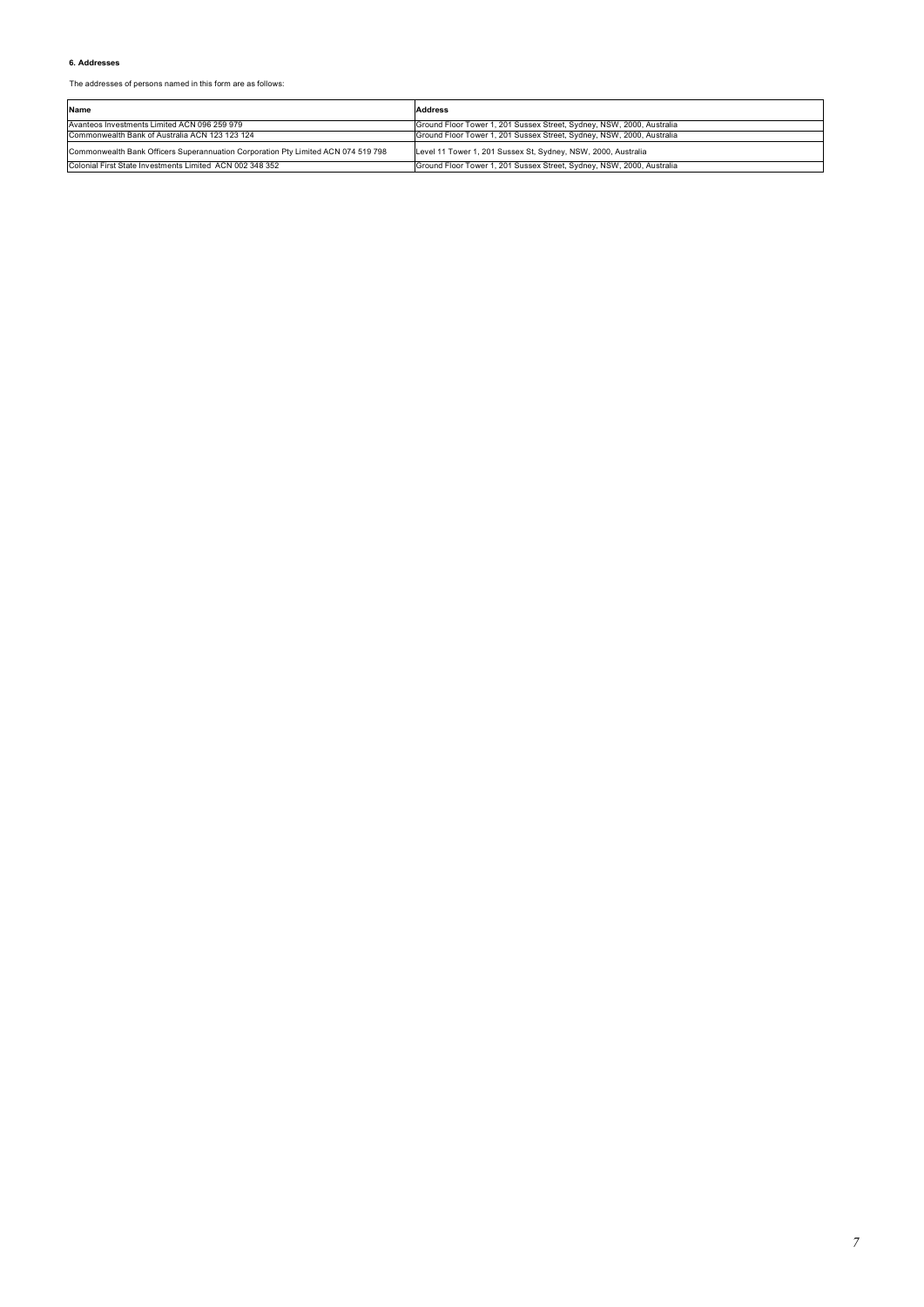are/were held by Colonial First State Investments Limited (CFS) as responsible entity of the specified registered managers to whom cFS has outsourced those First Choice product range. Decisions to buy/sell those securities

 $\overline{\phantom{0}}$ 

Vicki Clarkson - Company Secretary

Dated the 21 day of March 2022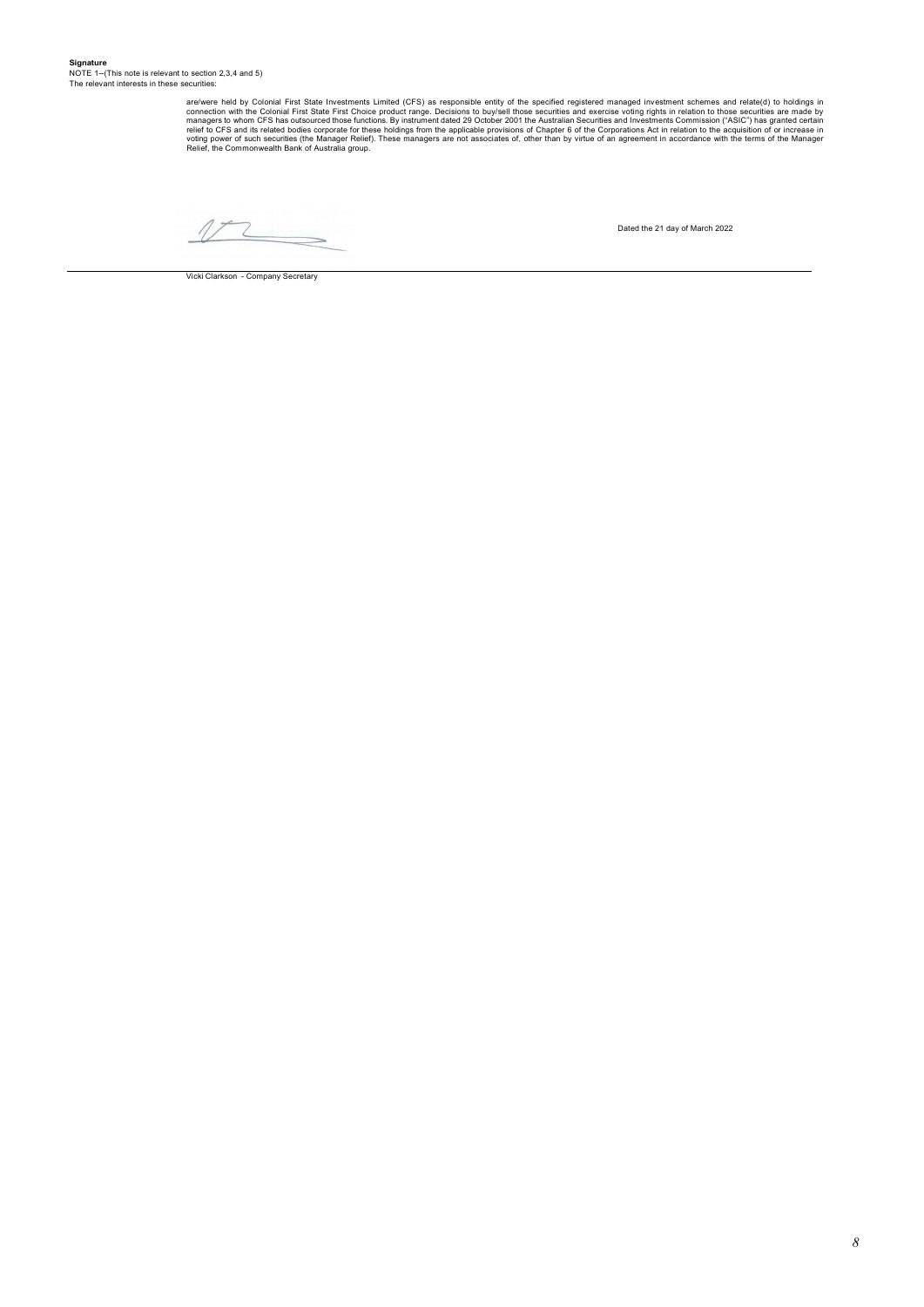#### **Annexure A**

This is annexure A referred to in Form 604, Notice of change of interest of substantial holder dated 17/03/2022

Vicki Clarkson Company Secretary Dated the 21/03/2022

#### **SCHEDULE**

AEGIS SECURITISATION NOMINEES PTY LTD ASB BANK LIMITED ASB FINANCE LIMITED ASB GROUP INVESTMENTS LIMITED ASB HOLDINGS LIMITED ASB MANAGEMENT SERVICES LIMITED ASB NOMINEES LIMITED ASB SECURITIES LIMITED ASKLEPIOS LIMITED BDELTA VESSEL NO 1 PTY LTD BDELTA VESSEL NO 2 PTY LTD BDELTA VESSEL NO 3 PTY LTD BDELTA VESSEL NO 4 PTY LTD BW FINANCIAL ADVICE LIMITED BWA GROUP SERVICES PTY LTD BWA INTELLECTUAL PROPERTY HOLDINGS LIMITED CAPITAL 121 PTY LIMITED CBA A319 4635 PTY LIMITED CBA A320 5289 PTY LTD CBA A320 5638 PTY LTD CBA A320 6749 PTY LIMITED CBA A320 AIRCRAFT NO1 PTY LTD CBA A330 1561 PTY LTD CBA AIRCRAFT LEASING 2 PTY LTD CBA B377 37091 PTY LTD CBA B738 39822 PTY LIMITED CBA B773 60333 PTY LIMITED CBA CAPTIVE INSURANCE PTE. LTD CBA CORPORATE SERVICES (NSW) PTY LIMITED CBA CORPORATE SERVICES (VIC) PTY LIMITED CBA ES BUSINESS SERVICES PTY LTD CBA EUROPE LIMITED CBA FUNDING (NZ) LIMITED CBA FUNDING HOLDINGS PTY LTD CBA INTERNATIONAL FINANCE PTY. LIMITED CBA INTERNATIONAL FINANCIAL SERVICES LIMITED CBA INVESTMENTS (NO.4) LIMITED CBA ISO CONTAINERS PTY LTD CBA IT LEASING NO 3 PTY LTD CBA NEW DIGITAL BUSINESSES PTY LTD CBA SAF HOLDING PTY LIMITED CBA SERVICES INTERNATIONAL LIMITED CBA SERVICES PRIVATE LIMITED CBA SOUTHERN SKY PTY LIMITED CBA SPECIALISED FINANCING PTY LIMITED CBFC LEASING PTY. LIMITED CBFC PTY LIMITED CIPL ARARAT PTY LTD CMG ASIA LIFE HOLDINGS LIMITED CMG ASIA PTY LTD COLONIAL HOLDING COMPANY LIMITED COLONIAL SERVICES PTY LIMITED COMMBANK EUROPE LIMITED COMMBANK STAFF FOUNDATION LIMITED COMMONWEALTH AUSTRALIA SECURITIES LLC COMMONWEALTH BANK OF AUSTRALIA COMMONWEALTH BANK OF AUSTRALIA (EUROPE) N.V. COMMONWEALTH BANK OFFICERS SUPERANNUATION CORPORATION PTY LIMITED COMMONWEALTH CUSTODIAL SERVICES PTY LTD COMMONWEALTH FINANCIAL PLANNING LIMITED COMMONWEALTH INSURANCE HOLDINGS LIMITED COMMONWEALTH INSURANCE LIMITED COMMONWEALTH INVESTMENTS PTY LIMITED COMMONWEALTH PRIVATE LIMITED COMMONWEALTH SECURITIES LIMITED COMMWEALTH INTERNATIONAL HOLDINGS PTY LIMITED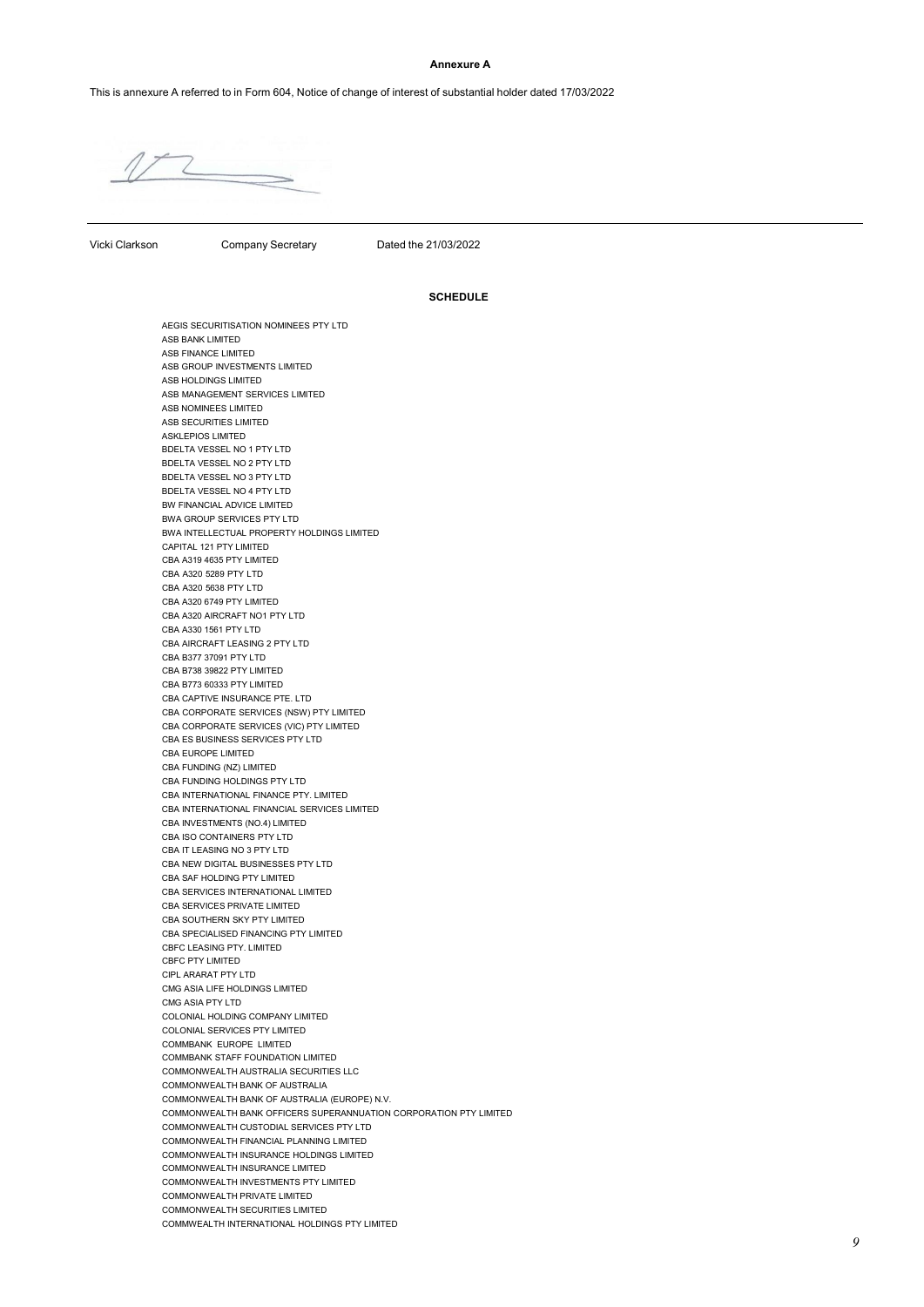COMSEC NOMINEES PTY LIMITED CREDIT SAVVY PTY LTD CTB AUSTRALIA LIMITED DOSHII CONNECT PTY LTD FINANCIAL WISDOM LIMITED FINCONNECT (AUSTRALIA) PTY LTD HOMEPATH PTY LIMITED INVERLOCH LEASING PTY LIMITED INVESTORWEB.COM. PTY LIMITED IWL BROKING SOLUTIONS PTY LIMITED IWL PTY LIMITED MIS FUNDING NO.1 PTY LIMITED MORTGAGE HOLDING TRUST COMPANY LIMITED NEWPORT LIMITED PREFERRED CAPITAL PTY LIMITED PREMIUM CUSTODY SERVICES PTY LTD PT BANK COMMONWEALTH RESIDENTIAL MORTGAGE GROUP PTY LTD Safe No 27 Pty Ltd SAFE NO1 PTY LTD SAFE NO2 PTY LTD SAFE NO23 PTY LTD SAFE NO24 PTY LTD SAFE NO26 PTY LTD SAFE NO3 PTY LTD SAFE NO4 PTY LIMITED SAFE NO9 PTY LIMITED SAFE USD HOLDINGS PTY LTD SECURITISATION ADVISORY SERVICES PTY. LIMITED SECURITISATION MANAGEMENT SERVICES LIMITED SHARE DIRECT NOMINEES PTY LIMITED SHARE INVESTMENTS PTY LIMITED STATE NOMINEES LTD T.W. CUSTODIANS LIMITED THE COLONIAL MUTUAL LIFE ASSURANCE SOCIETY LIMITED VH-VZF PTY LTD VH-VZG PTY LTD VH-VZH PTY LTD WHITECOAT HOLDINGS PTY LTD WHITECOAT OPERATING PTY LTD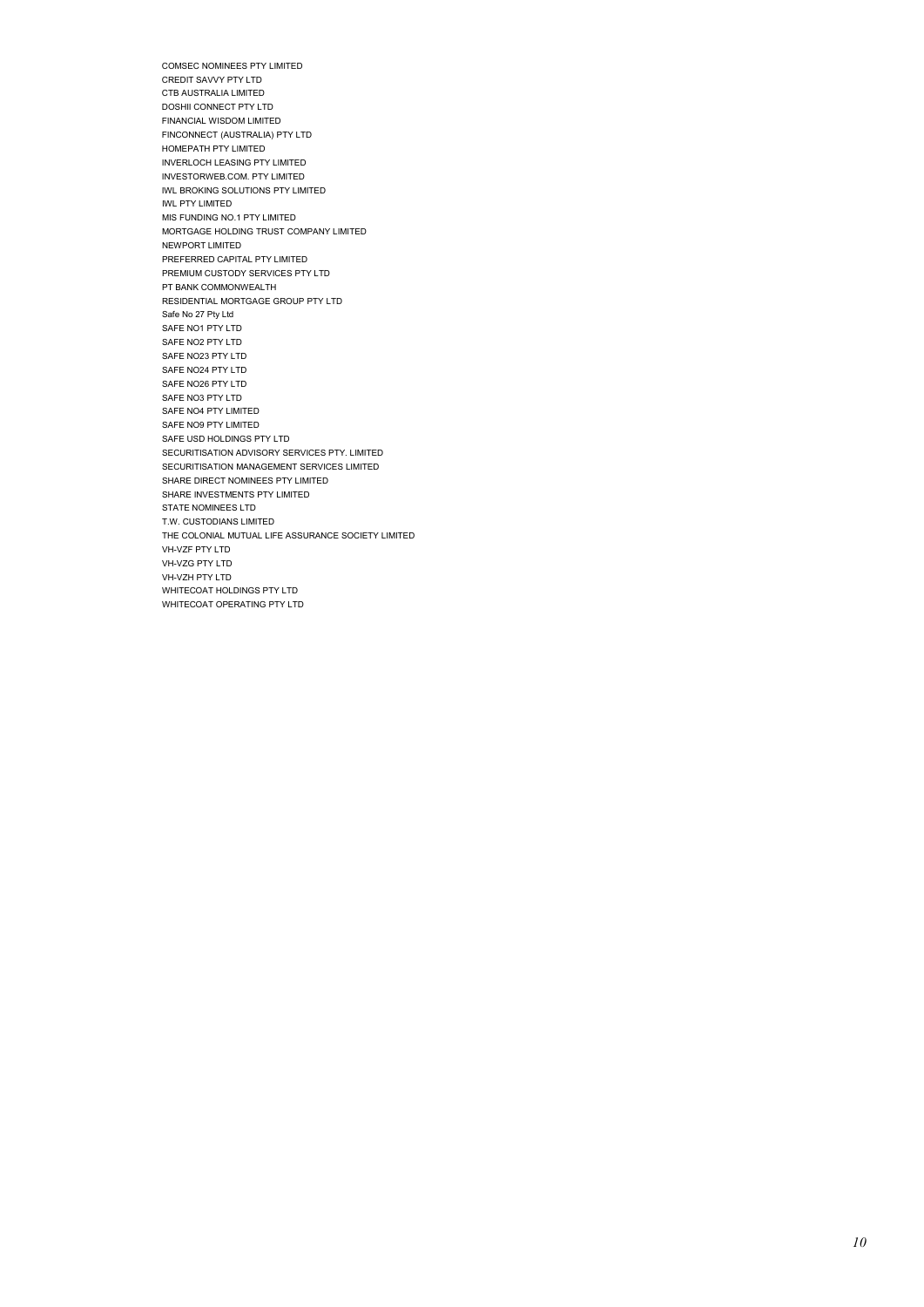### **Annexure B**

This is annexure B referred to in Form 604, Notice of change of interest of substantial holder dated 17/03/2022

Vicki Clarkson Company Secretary Dated the 21/03/2022

| Date of change              | Person whose relevant<br>interest changed                                                                                 | Nature of change       | <b>Consideration given in</b><br>relation to change | Class and number of<br>securities affected                                          | Person's<br>votes<br>affected |
|-----------------------------|---------------------------------------------------------------------------------------------------------------------------|------------------------|-----------------------------------------------------|-------------------------------------------------------------------------------------|-------------------------------|
| Friday, 12 November 2021    | <b>Colonial First State Investments</b><br>Limited (Note 1) ACN 002 348<br>352                                            | Sale                   | 280,643.14                                          | 1,024,619 Ordinary shares                                                           | 1,024,619                     |
| Wednesday, 24 November 2021 | <b>Colonial First State Investments</b><br>Limited (Note 1) ACN 002 348<br>352                                            | Purchase               | 805,800.00                                          | 3,000,000 Ordinary shares                                                           | 3,000,000                     |
| Thursday, 25 November 2021  | <b>Colonial First State Investments</b><br>Limited (Note 1) ACN 002 348<br>352                                            | Purchase               | 281,203.14                                          | 1,059,944 Ordinary shares                                                           | 1,059,944                     |
| Friday, 26 November 2021    | <b>Colonial First State Investments</b><br>Limited (Note 1) ACN 002 348<br>352                                            | Purchase               | 228,695.38                                          | 854,936 Ordinary shares                                                             | 854,936                       |
| Friday, 26 November 2021    | <b>Colonial First State Investments</b><br>Limited (Note 1) ACN 002 348<br>352<br><b>Colonial First State Investments</b> | Purchase               | 210,640.00                                          | 800,000 Ordinary shares                                                             | 800,000                       |
| Friday, 10 December 2021    | Limited (Note 1) ACN 002 348<br>352<br><b>Colonial First State Investments</b>                                            | Purchase               | 1,080,500.02                                        | 3,841,095 Ordinary shares                                                           | 3,841,095                     |
| Thursday, 16 December 2021  | Limited (Note 1) ACN 002 348<br>352<br><b>Colonial First State Investments</b>                                            | Purchase               | 52,000.00                                           | 200,000 Ordinary shares                                                             | 200,000                       |
| Friday, 17 December 2021    | Limited (Note 1) ACN 002 348<br>352<br><b>Colonial First State Investments</b>                                            | Purchase               | 6,769.35                                            | 25,788 Ordinary shares                                                              | 25,788                        |
| Friday, 17 December 2021    | Limited (Note 1) ACN 002 348<br>352<br><b>Colonial First State Investments</b>                                            | Purchase               | 205,321.02                                          | 774,212 Ordinary shares                                                             | 774,212                       |
| Tuesday, 21 December 2021   | Limited (Note 1) ACN 002 348<br>352<br><b>Colonial First State Investments</b>                                            | Sale                   | 28,427.76                                           | 105,288 Ordinary shares                                                             | 105,288                       |
| Wednesday, 22 December 2021 | Limited (Note 1) ACN 002 348<br>352<br><b>Colonial First State Investments</b>                                            | Purchase               | 23,776.47                                           | 88,061 Ordinary shares                                                              | 88,061                        |
| Thursday, 13 January 2022   | Limited (Note 1) ACN 002 348<br>352<br><b>Colonial First State Investments</b>                                            | Purchase               | 125, 183. 24                                        | 420,784 Ordinary shares                                                             | 420,784                       |
| Thursday, 13 January 2022   | Limited (Note 1) ACN 002 348<br>352<br><b>Colonial First State Investments</b>                                            | Purchase               | 26, 154.42                                          | 87,914 Ordinary shares                                                              | 87,914                        |
| Thursday, 13 January 2022   | Limited (Note 1) ACN 002 348<br>352<br><b>Colonial First State Investments</b>                                            | Purchase               | 353,591.87                                          | 1,181,791 Ordinary shares                                                           | 1,181,791                     |
| Friday, 14 January 2022     | Limited (Note 1) ACN 002 348<br>352<br><b>Colonial First State Investments</b>                                            | Purchase               | 324,136.01                                          | 1,071,524 Ordinary shares                                                           | 1,071,524                     |
| Friday, 21 January 2022     | Limited (Note 1) ACN 002 348<br>352<br><b>Colonial First State Investments</b>                                            | Purchase               | 700,128.30                                          | 2,347,061 Ordinary shares                                                           | 2,347,061                     |
| Monday, 31 January 2022     | Limited (Note 1) ACN 002 348<br>352<br><b>Colonial First State Investments</b>                                            | Purchase               | 21,006.60                                           | 70,022 Ordinary shares                                                              | 70,022                        |
| Tuesday, 01 February 2022   | Limited (Note 1) ACN 002 348<br>352                                                                                       | Sale                   | 35,740.07                                           | 119,572 Ordinary shares                                                             | 119,572                       |
| Monday, 07 February 2022    | <b>Colonial First State Investments</b><br>Limited (Note 1) ACN 002 348<br>352                                            | <b>Borrow Decrease</b> | N/A                                                 | 131,483 Ordinary shares<br>(returned to UBS AG<br>(Agreement 3), see<br>Annexure C) | 131,483                       |
| Monday, 07 February 2022    | <b>Colonial First State Investments</b><br>Limited (Note 1) ACN 002 348<br>352                                            | Sale                   | 18,574.81                                           | 60,901 Ordinary shares                                                              | 60,901                        |
| Tuesday, 08 February 2022   | <b>Colonial First State Investments</b><br>Limited (Note 1) ACN 002 348<br>352                                            | Sale                   | 21,297.90                                           | 70,993 Ordinary shares                                                              | 70,993                        |
| Thursday, 03 March 2022     | <b>Colonial First State Investments</b><br>Limited (Note 1) ACN 002 348<br>352                                            | Sale                   | 269,848.96                                          | 1,004,276 Ordinary shares                                                           | 1,004,276                     |
| Wednesday, 09 March 2022    | <b>Colonial First State Investments</b><br>Limited (Note 1) ACN 002 348<br>352<br><b>Colonial First State Investments</b> | Purchase               | 41,516.40                                           | 146,494 Ordinary shares                                                             | 146,494                       |
| Thursday, 10 March 2022     | Limited (Note 1) ACN 002 348<br>352                                                                                       | Purchase               | 6,299.07                                            | 22,102 Ordinary shares                                                              | 22,102                        |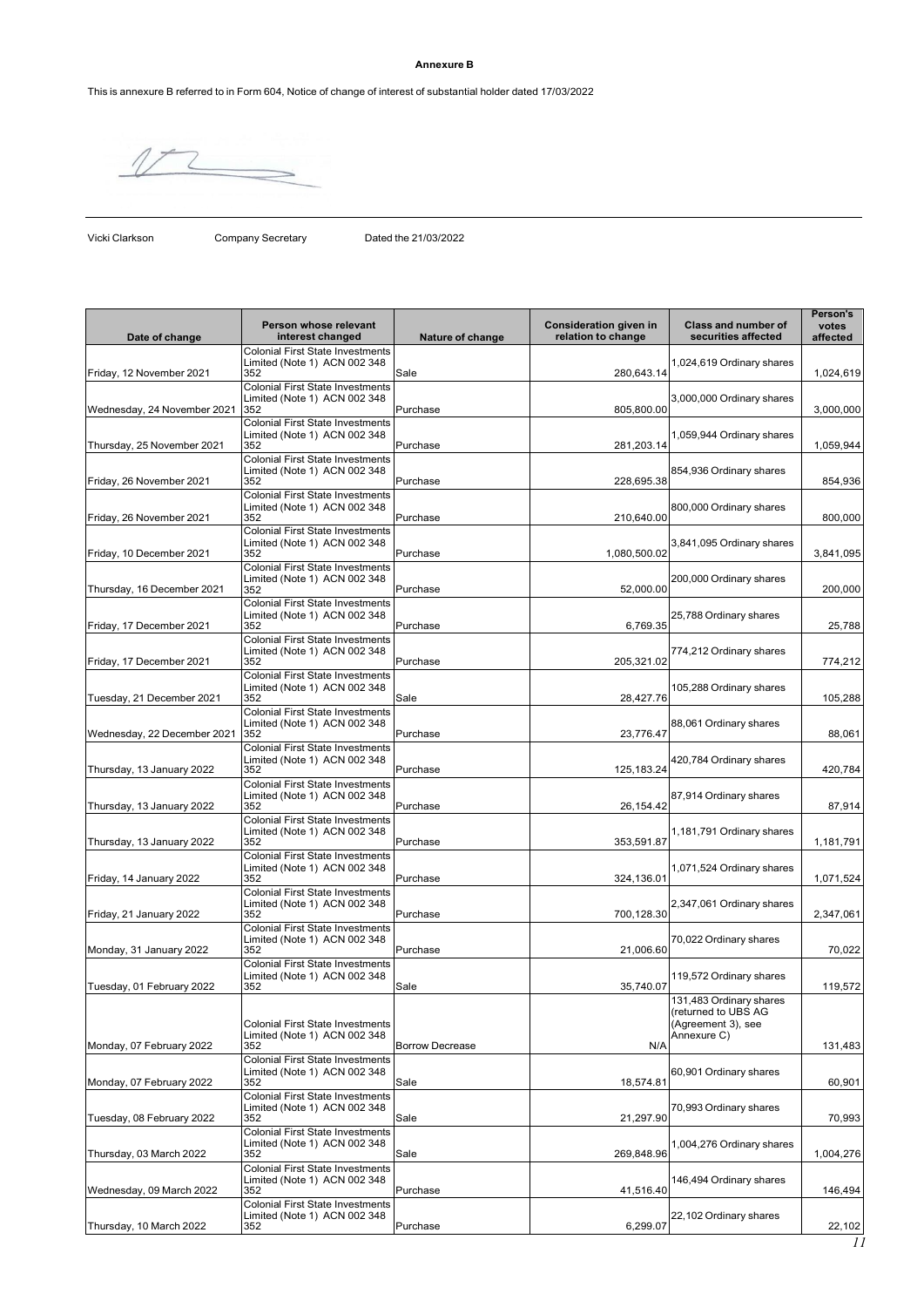|                             | <b>Colonial First State Investments</b>                                 |                        |            |                                                           |           |
|-----------------------------|-------------------------------------------------------------------------|------------------------|------------|-----------------------------------------------------------|-----------|
| Wednesday, 16 March 2022    | Limited (Note 1) ACN 002 348<br>352                                     | Purchase               | 250,311.70 | 887,945 Ordinary shares                                   | 887,945   |
|                             | <b>Colonial First State Investments</b><br>Limited (Note 1) ACN 002 348 |                        |            | 2,374,342 Ordinary shares                                 |           |
| Thursday, 17 March 2022     | 352                                                                     | Purchase               | 682,623.33 |                                                           | 2,374,342 |
|                             |                                                                         |                        |            | 153,689 Ordinary shares<br>(returned to Merrill Lynch     |           |
|                             |                                                                         |                        |            | International, see Annexure                               |           |
| Friday, 12 November 2021    | Commonwealth Bank of<br>Australia ACN 123 123 124                       | <b>Borrow Decrease</b> | N/A        | C)                                                        | 153,689   |
|                             |                                                                         |                        |            | 1,725,636 Ordinary shares                                 |           |
|                             |                                                                         |                        |            | (borrowed from Merrill<br>Lynch International, see        |           |
|                             | Commonwealth Bank of                                                    |                        |            | Annexure C)                                               |           |
| Tuesday, 16 November 2021   | Australia ACN 123 123 124                                               | Borrow Increase        | N/A        | 1,725,636 Ordinary shares                                 | 1,725,636 |
|                             |                                                                         |                        |            | (returned to Merrill Lynch                                |           |
|                             | Commonwealth Bank of                                                    |                        |            | International, see Annexure<br>C)                         |           |
| Wednesday, 17 November 2021 | Australia ACN 123 123 124                                               | <b>Borrow Decrease</b> | N/A        |                                                           | 1,725,636 |
|                             |                                                                         |                        |            | 1,712,264 Ordinary shares<br>(borrowed from Merrill       |           |
|                             | Commonwealth Bank of                                                    |                        |            | Lynch International, see<br>Annexure C)                   |           |
| Thursday, 18 November 2021  | Australia ACN 123 123 124                                               | Borrow Increase        | N/A        |                                                           | 1,712,264 |
|                             |                                                                         |                        |            | 1,712,264 Ordinary shares<br>(returned to Merrill Lynch   |           |
|                             |                                                                         |                        |            | International, see Annexure                               |           |
| Friday, 19 November 2021    | Commonwealth Bank of<br>Australia ACN 123 123 124                       | <b>Borrow Decrease</b> | N/A        | C)                                                        | 1,712,264 |
|                             |                                                                         |                        |            | 1,713,500 Ordinary shares                                 |           |
|                             |                                                                         |                        |            | (borrowed from Merrill<br>Lynch International, see        |           |
|                             | Commonwealth Bank of                                                    |                        |            | Annexure C)                                               |           |
| Friday, 19 November 2021    | Australia ACN 123 123 124                                               | Borrow Increase        | N/A        | 1,713,500 Ordinary shares                                 | 1,713,500 |
|                             |                                                                         |                        |            | (returned to Merrill Lynch                                |           |
|                             | Commonwealth Bank of                                                    |                        |            | International, see Annexure<br>C)                         |           |
| Monday, 22 November 2021    | Australia ACN 123 123 124                                               | <b>Borrow Decrease</b> | N/A        |                                                           | 1,713,500 |
|                             |                                                                         |                        |            | 44,113 Ordinary shares<br>(borrowed from Merrill          |           |
|                             |                                                                         |                        |            | Lynch International, see                                  |           |
| Monday, 22 November 2021    | Commonwealth Bank of<br>Australia ACN 123 123 124                       | Borrow Increase        | N/A        | Annexure C)                                               | 44,113    |
|                             |                                                                         |                        |            | 44,113 Ordinary shares                                    |           |
|                             |                                                                         |                        |            | (returned to Merrill Lynch<br>International, see Annexure |           |
| Tuesday, 23 November 2021   | Commonwealth Bank of<br>Australia ACN 123 123 124                       | <b>Borrow Decrease</b> | N/A        | C)                                                        | 44,113    |
|                             |                                                                         |                        |            | 44,116 Ordinary shares                                    |           |
|                             |                                                                         |                        |            | (borrowed from Merrill                                    |           |
|                             | Commonwealth Bank of                                                    |                        |            | Lynch International, see<br>Annexure C)                   |           |
| Tuesday, 23 November 2021   | Australia ACN 123 123 124                                               | <b>Borrow Increase</b> | N/A        | 44,116 Ordinary shares                                    | 44,116    |
|                             |                                                                         |                        |            | (returned to Merrill Lynch                                |           |
|                             | Commonwealth Bank of                                                    |                        |            | International, see Annexure<br>C)                         |           |
| Wednesday, 24 November 2021 | Australia ACN 123 123 124                                               | <b>Borrow Decrease</b> | N/A        |                                                           | 44,116    |
|                             |                                                                         |                        |            | 1,149,776 Ordinary shares<br>(borrowed from Merrill       |           |
|                             |                                                                         |                        |            | Lynch International, see                                  |           |
| Monday, 29 November 2021    | Commonwealth Bank of<br>Australia ACN 123 123 124                       | Borrow Increase        | N/A        | Annexure C)                                               | 1,149,776 |
|                             |                                                                         |                        |            | 1,149,776 Ordinary shares                                 |           |
|                             |                                                                         |                        |            | (returned to Merrill Lynch<br>International, see Annexure |           |
| Tuesday, 30 November 2021   | Commonwealth Bank of<br>Australia ACN 123 123 124                       | <b>Borrow Decrease</b> | N/A        | C)                                                        | 1,149,776 |
|                             |                                                                         |                        |            | 1,149,776 Ordinary shares                                 |           |
|                             |                                                                         |                        |            | (borrowed from Merrill<br>Lynch International, see        |           |
|                             | Commonwealth Bank of                                                    |                        |            | Annexure C)                                               |           |
| Tuesday, 30 November 2021   | Australia ACN 123 123 124                                               | Borrow Increase        | N/A        | 1,149,776 Ordinary shares                                 | 1,149,776 |
|                             |                                                                         |                        |            | (returned to Merrill Lynch                                |           |
|                             | Commonwealth Bank of                                                    |                        |            | International, see Annexure<br>C)                         |           |
| Wednesday, 01 December 2021 | Australia ACN 123 123 124                                               | <b>Borrow Decrease</b> | N/A        |                                                           | 1,149,776 |
|                             |                                                                         |                        |            | 481,925 Ordinary shares<br>(borrowed from Merrill         |           |
|                             | Commonwealth Bank of                                                    |                        |            | Lynch International, see                                  |           |
| Monday, 10 January 2022     | Australia ACN 123 123 124                                               | Borrow Increase        | N/A        | Annexure C)                                               | 481,925   |
|                             |                                                                         |                        |            | 481,925 Ordinary shares                                   |           |
|                             |                                                                         |                        |            | (returned to Merrill Lynch<br>International, see Annexure |           |
| Tuesday, 11 January 2022    | Commonwealth Bank of<br>Australia ACN 123 123 124                       | <b>Borrow Decrease</b> | N/A        | C)                                                        | 481,925   |
|                             |                                                                         |                        |            | 461,174 Ordinary shares                                   |           |
|                             |                                                                         |                        |            | (borrowed from Merrill<br>Lynch International, see        |           |
|                             | Commonwealth Bank of                                                    |                        |            | Annexure C)                                               |           |
| Thursday, 13 January 2022   | Australia ACN 123 123 124                                               | Borrow Increase        | N/A        |                                                           | 461,174   |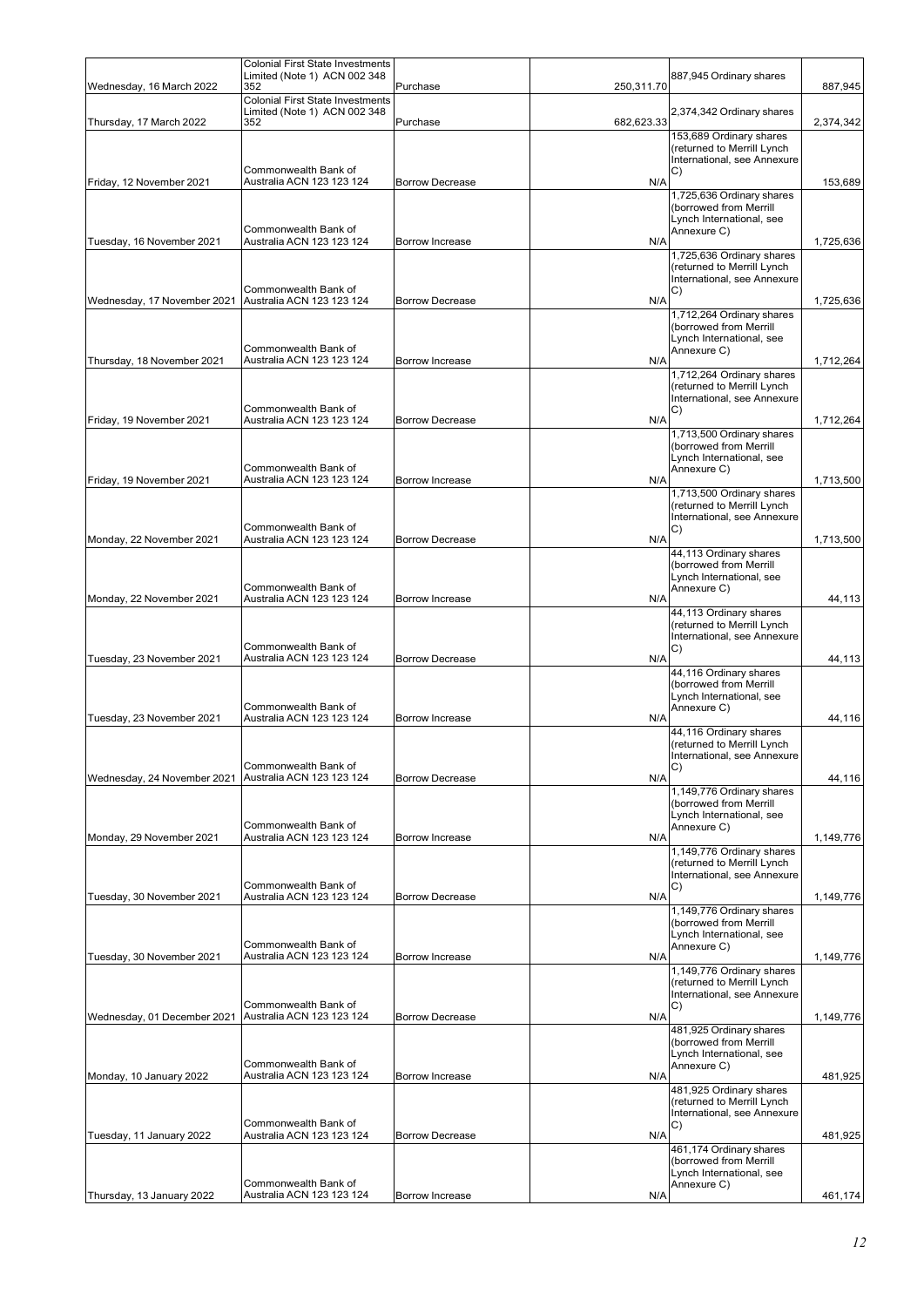|                             | Commonwealth Bank of                              |                        |     | 461,174 Ordinary shares<br>(returned to Merrill Lynch<br>International, see Annexure                                    |         |
|-----------------------------|---------------------------------------------------|------------------------|-----|-------------------------------------------------------------------------------------------------------------------------|---------|
| Friday, 14 January 2022     | Australia ACN 123 123 124                         | <b>Borrow Decrease</b> | N/A | C)<br>461,176 Ordinary shares                                                                                           | 461,174 |
|                             | Commonwealth Bank of                              |                        |     | (borrowed from Merrill<br>Lynch International, see<br>Annexure C)                                                       |         |
| Tuesday, 18 January 2022    | Australia ACN 123 123 124                         | Borrow Increase        | N/A | 461,176 Ordinary shares                                                                                                 | 461,176 |
|                             | Commonwealth Bank of                              |                        |     | (returned to Merrill Lynch<br>International, see Annexure<br>C)                                                         |         |
| Wednesday, 19 January 2022  | Australia ACN 123 123 124<br>Commonwealth Bank of | <b>Borrow Decrease</b> | N/A | 95,374 Ordinary shares<br>(borrowed from Merrill<br>Lynch International, see<br>Annexure C)                             | 461,176 |
| Friday, 21 January 2022     | Australia ACN 123 123 124                         | Borrow Increase        | N/A | 95,374 Ordinary shares<br>(returned to Merrill Lynch<br>International, see Annexure                                     | 95,374  |
| Monday, 24 January 2022     | Commonwealth Bank of<br>Australia ACN 123 123 124 | <b>Borrow Decrease</b> | N/A | C)                                                                                                                      | 95,374  |
|                             | Commonwealth Bank of                              |                        |     | 516,717 Ordinary shares<br>(borrowed from Merrill<br>Lynch International, see                                           |         |
| Friday, 04 February 2022    | Australia ACN 123 123 124                         | <b>Borrow Increase</b> | N/A | Annexure C)                                                                                                             | 516,717 |
|                             | Commonwealth Bank of                              |                        |     | 516,717 Ordinary shares<br>(returned to Merrill Lynch<br>International, see Annexure<br>C)                              |         |
| Monday, 07 February 2022    | Australia ACN 123 123 124                         | <b>Borrow Decrease</b> | N/A | 516,711 Ordinary shares                                                                                                 | 516,717 |
| Monday, 07 February 2022    | Commonwealth Bank of<br>Australia ACN 123 123 124 | <b>Borrow Increase</b> | N/A | (borrowed from Merrill<br>Lynch International, see<br>Annexure C)                                                       | 516,711 |
|                             |                                                   |                        |     | 516,711 Ordinary shares<br>(returned to Merrill Lynch                                                                   |         |
|                             | Commonwealth Bank of                              |                        |     | International, see Annexure                                                                                             |         |
| Tuesday, 08 February 2022   | Australia ACN 123 123 124                         | <b>Borrow Decrease</b> | N/A | C)                                                                                                                      | 516,711 |
| Tuesday, 08 February 2022   | Commonwealth Bank of<br>Australia ACN 123 123 124 | <b>Borrow Increase</b> | N/A | 516,710 Ordinary shares<br>(borrowed from Merrill<br>Lynch International, see<br>Annexure C)<br>516,710 Ordinary shares | 516,710 |
| Wednesday, 09 February 2022 | Commonwealth Bank of<br>Australia ACN 123 123 124 | <b>Borrow Decrease</b> | N/A | (returned to Merrill Lynch<br>International, see Annexure<br>C)                                                         | 516,710 |
|                             | Commonwealth Bank of                              |                        |     | 948,394 Ordinary shares<br>(borrowed from Merrill<br>Lynch International, see<br>Annexure C)                            |         |
| Thursday, 10 February 2022  | Australia ACN 123 123 124                         | Borrow Increase        | N/A | 948,394 Ordinary shares                                                                                                 | 948,394 |
|                             | Commonwealth Bank of                              | <b>Borrow Decrease</b> | N/A | (returned to Merrill Lynch<br>International, see Annexure<br>C)                                                         | 948,394 |
| Friday, 11 February 2022    | Australia ACN 123 123 124                         |                        |     | 710,278 Ordinary shares<br>(borrowed from Merrill<br>Lynch International, see                                           |         |
| Wednesday, 16 February 2022 | Commonwealth Bank of<br>Australia ACN 123 123 124 | Borrow Increase        | N/A | Annexure C)<br>710,278 Ordinary shares<br>(returned to Merrill Lynch                                                    | 710,278 |
|                             | Commonwealth Bank of                              |                        |     | International, see Annexure<br>C)                                                                                       |         |
| Thursday, 17 February 2022  | Australia ACN 123 123 124                         | <b>Borrow Decrease</b> | N/A | 658,619 Ordinary shares<br>(borrowed from Merrill<br>Lynch International, see                                           | 710,278 |
| Friday, 18 February 2022    | Commonwealth Bank of<br>Australia ACN 123 123 124 | <b>Borrow Increase</b> | N/A | Annexure C)                                                                                                             | 658,619 |
|                             | Commonwealth Bank of                              |                        |     | 658,619 Ordinary shares<br>(returned to Merrill Lynch<br>International, see Annexure<br>C)                              |         |
| Monday, 21 February 2022    | Australia ACN 123 123 124                         | <b>Borrow Decrease</b> | N/A | 437,548 Ordinary shares<br>(borrowed from Merrill                                                                       | 658,619 |
| Tuesday, 22 February 2022   | Commonwealth Bank of<br>Australia ACN 123 123 124 | <b>Borrow Increase</b> | N/A | Lynch International, see<br>Annexure C)                                                                                 | 437,548 |
|                             | Commonwealth Bank of                              |                        |     | 437,548 Ordinary shares<br>(returned to Merrill Lynch<br>International, see Annexure<br>C)                              |         |
| Wednesday, 23 February 2022 | Australia ACN 123 123 124                         | <b>Borrow Decrease</b> | N/A |                                                                                                                         | 437,548 |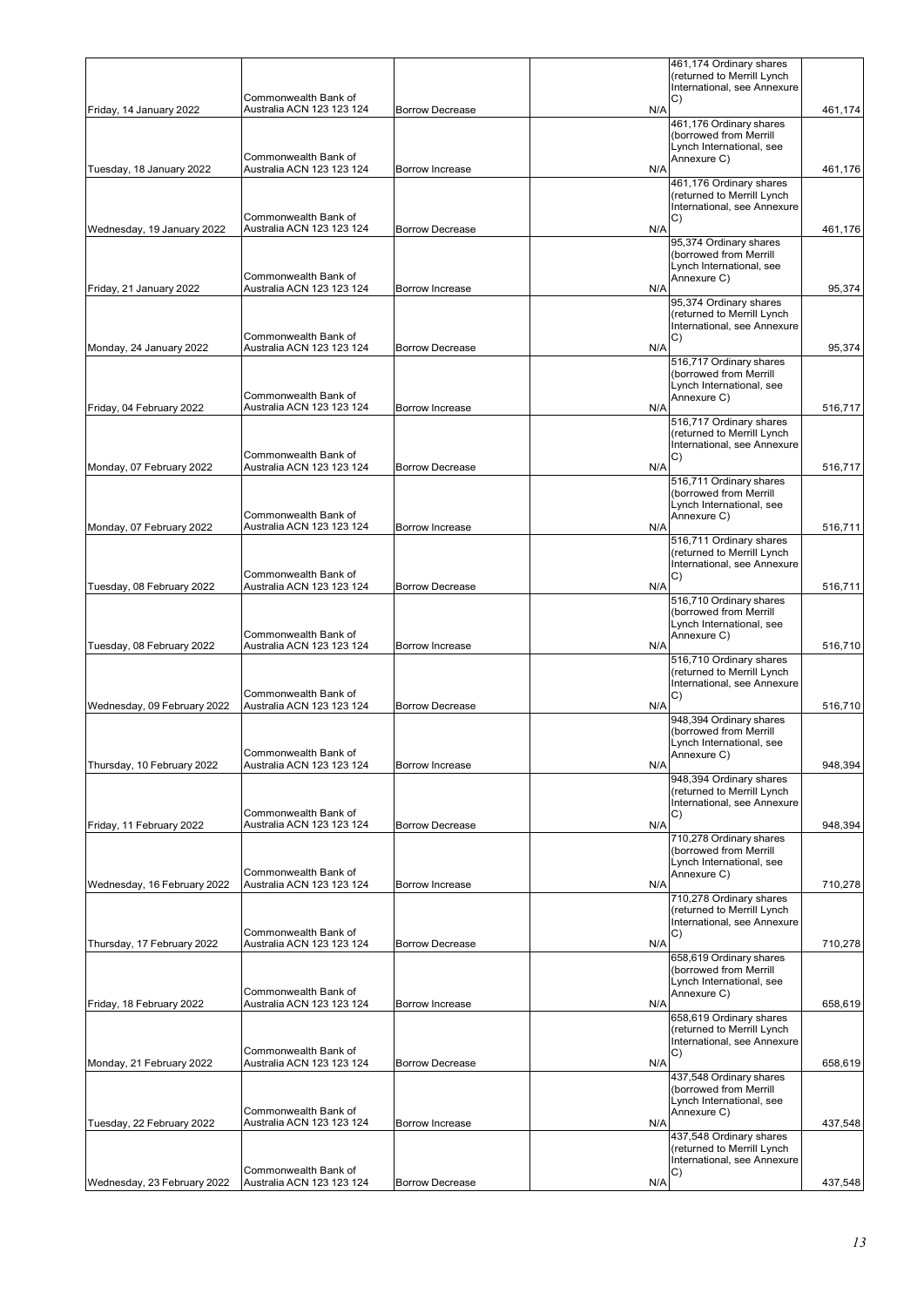|                            | Commonwealth Bank of                                                            |                        |           | 258,901 Ordinary shares<br>(borrowed from Merrill<br>Lynch International, see<br>Annexure C)                       |           |
|----------------------------|---------------------------------------------------------------------------------|------------------------|-----------|--------------------------------------------------------------------------------------------------------------------|-----------|
| Thursday, 24 February 2022 | Australia ACN 123 123 124                                                       | Borrow Increase        | N/A       | 258,901 Ordinary shares<br>(returned to Merrill Lynch<br>International, see Annexure                               | 258,901   |
| Friday, 25 February 2022   | Commonwealth Bank of<br>Australia ACN 123 123 124<br>Commonwealth Bank of       | <b>Borrow Decrease</b> | N/A       | C)<br>233,190 Ordinary shares<br>(borrowed from Merrill<br>Lynch International, see<br>Annexure C)                 | 258,901   |
| Monday, 28 February 2022   | Australia ACN 123 123 124                                                       | Borrow Increase        | N/A       | 233,190 Ordinary shares<br>(returned to Merrill Lynch                                                              | 233,190   |
| Tuesday, 01 March 2022     | Commonwealth Bank of<br>Australia ACN 123 123 124                               | <b>Borrow Decrease</b> | N/A       | International, see Annexure<br>C)<br>102,856 Ordinary shares<br>(borrowed from Merrill<br>Lynch International, see | 233,190   |
| Wednesday, 02 March 2022   | Commonwealth Bank of<br>Australia ACN 123 123 124                               | Borrow Increase        | N/A       | Annexure C)<br>102,856 Ordinary shares                                                                             | 102,856   |
|                            | Commonwealth Bank of                                                            |                        |           | (returned to Merrill Lynch<br>International, see Annexure<br>C)                                                    |           |
| Thursday, 03 March 2022    | Australia ACN 123 123 124                                                       | <b>Borrow Decrease</b> | N/A       | 76,748 Ordinary shares<br>(borrowed from Merrill                                                                   | 102,856   |
| Thursday, 03 March 2022    | Commonwealth Bank of<br>Australia ACN 123 123 124                               | Borrow Increase        | N/A       | Lynch International, see<br>Annexure C)                                                                            | 76,748    |
|                            | Commonwealth Bank of                                                            |                        |           | 76,748 Ordinary shares<br>(returned to Merrill Lynch<br>International, see Annexure<br>C)                          |           |
| Friday, 04 March 2022      | Australia ACN 123 123 124                                                       | <b>Borrow Decrease</b> | N/A       | 8,509 Ordinary shares                                                                                              | 76,748    |
| Friday, 04 March 2022      | Commonwealth Bank of<br>Australia ACN 123 123 124                               | Borrow Increase        | N/A       | (borrowed from Merrill<br>Lynch International, see<br>Annexure C)                                                  | 8,509     |
|                            |                                                                                 |                        |           | 8,509 Ordinary shares<br>(returned to Merrill Lynch                                                                |           |
| Monday, 07 March 2022      | Commonwealth Bank of<br>Australia ACN 123 123 124                               | <b>Borrow Decrease</b> | N/A       | International, see Annexure<br>C)                                                                                  | 8,509     |
|                            |                                                                                 |                        |           | 1,948,964 Ordinary shares<br>(borrowed from Merrill<br>Lynch International, see                                    |           |
| Monday, 07 March 2022      | Commonwealth Bank of<br>Australia ACN 123 123 124                               | Borrow Increase        | N/A       | Annexure C)<br>1,948,964 Ordinary shares                                                                           | 1,948,964 |
|                            | Commonwealth Bank of                                                            |                        |           | (returned to Merrill Lynch<br>International, see Annexure<br>C)                                                    |           |
| Tuesday, 08 March 2022     | Australia ACN 123 123 124                                                       | <b>Borrow Decrease</b> | N/A       | 1,509,020 Ordinary shares<br>(borrowed from Merrill<br>Lynch International, see                                    | 1,948,964 |
| Wednesday, 09 March 2022   | Commonwealth Bank of<br>Australia ACN 123 123 124                               | Borrow Increase        | N/A       | Annexure C)                                                                                                        | 1,509,020 |
|                            | Commonwealth Bank of                                                            |                        |           | 1,509,020 Ordinary shares<br>(returned to Merrill Lynch<br>International, see Annexure                             |           |
| Thursday, 10 March 2022    | Australia ACN 123 123 124                                                       | <b>Borrow Decrease</b> | N/A       | C)<br>1,509,020 Ordinary shares                                                                                    | 1,509,020 |
|                            | Commonwealth Bank of                                                            |                        |           | (borrowed from Merrill<br>Lynch International, see<br>Annexure C)                                                  |           |
| Thursday, 10 March 2022    | Australia ACN 123 123 124                                                       | Borrow Increase        | N/A       | 1,509,020 Ordinary shares<br>(returned to Merrill Lynch<br>International, see Annexure                             | 1,509,020 |
| Friday, 11 March 2022      | Commonwealth Bank of<br>Australia ACN 123 123 124                               | <b>Borrow Decrease</b> | N/A       | C)                                                                                                                 | 1,509,020 |
|                            | Commonwealth Bank of                                                            |                        |           | 1,931,412 Ordinary shares<br>(borrowed from Merrill<br>Lynch International, see<br>Annexure C)                     |           |
| Monday, 14 March 2022      | Australia ACN 123 123 124                                                       | Borrow Increase        | N/A       | 1,931,412 Ordinary shares<br>(returned to Merrill Lynch                                                            | 1,931,412 |
| Tuesday, 15 March 2022     | Commonwealth Bank of<br>Australia ACN 123 123 124                               | <b>Borrow Decrease</b> | N/A       | International, see Annexure<br>C)<br>1,865,576 Ordinary shares<br>(borrowed from Merrill                           | 1,931,412 |
| Thursday, 17 March 2022    | Commonwealth Bank of<br>Australia ACN 123 123 124<br>Commonwealth Bank Officers | Borrow Increase        | N/A       | Lynch International, see<br>Annexure C)                                                                            | 1,865,576 |
| Friday, 17 December 2021   | Superannuation Corporation Pty<br>Limited ACN 074 519 798                       | Purchase               | 18,650.25 | 69,075 Ordinary shares                                                                                             | 69,075    |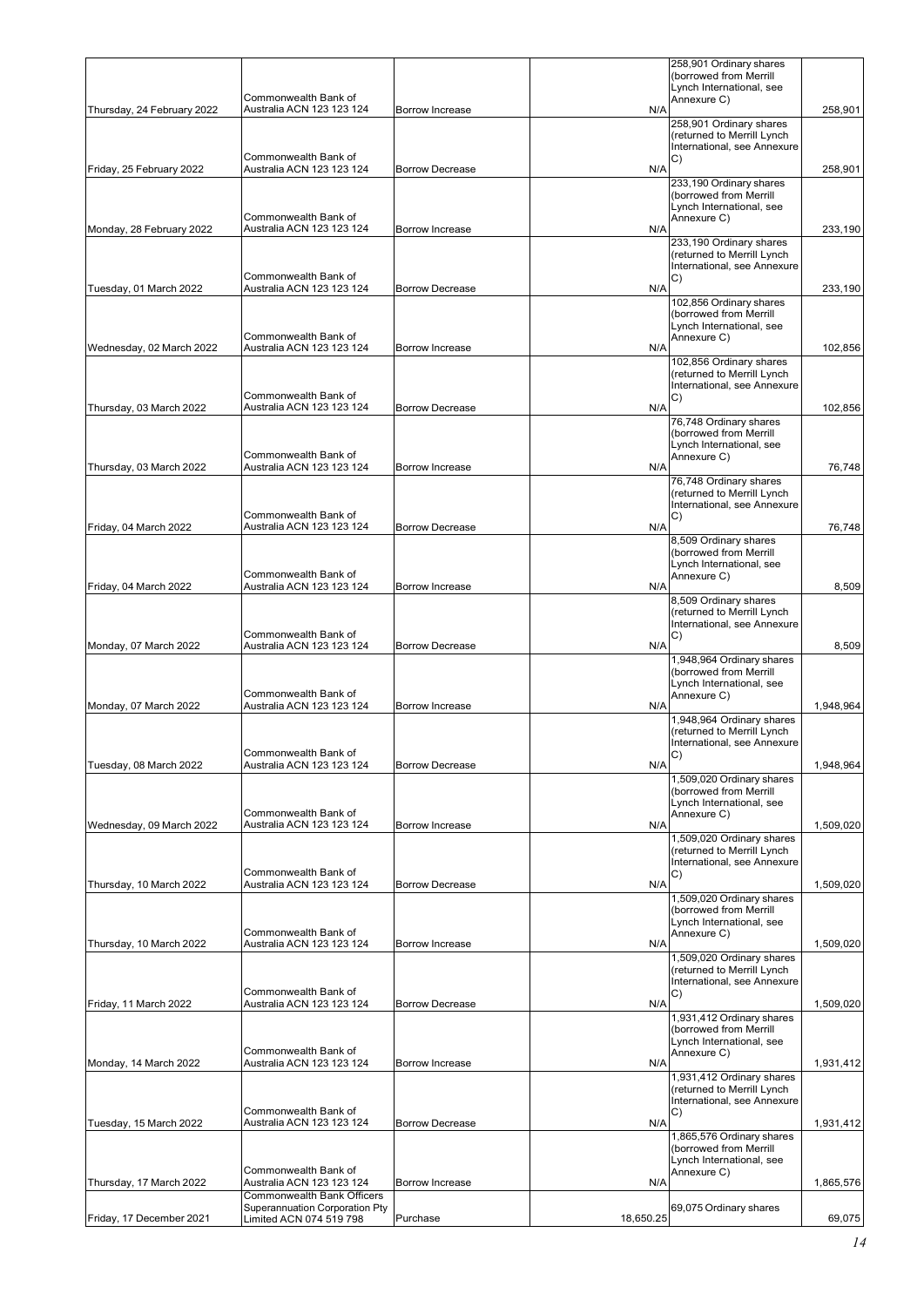|                           | Commonwealth Bank Officers     |      |        |                        |          |
|---------------------------|--------------------------------|------|--------|------------------------|----------|
|                           | Superannuation Corporation Ptv |      |        | 37,224 Ordinary shares |          |
| Tuesday, 01 February 2022 | Limited ACN 074 519 798        | Sale | 126.25 |                        | - 7.224ه |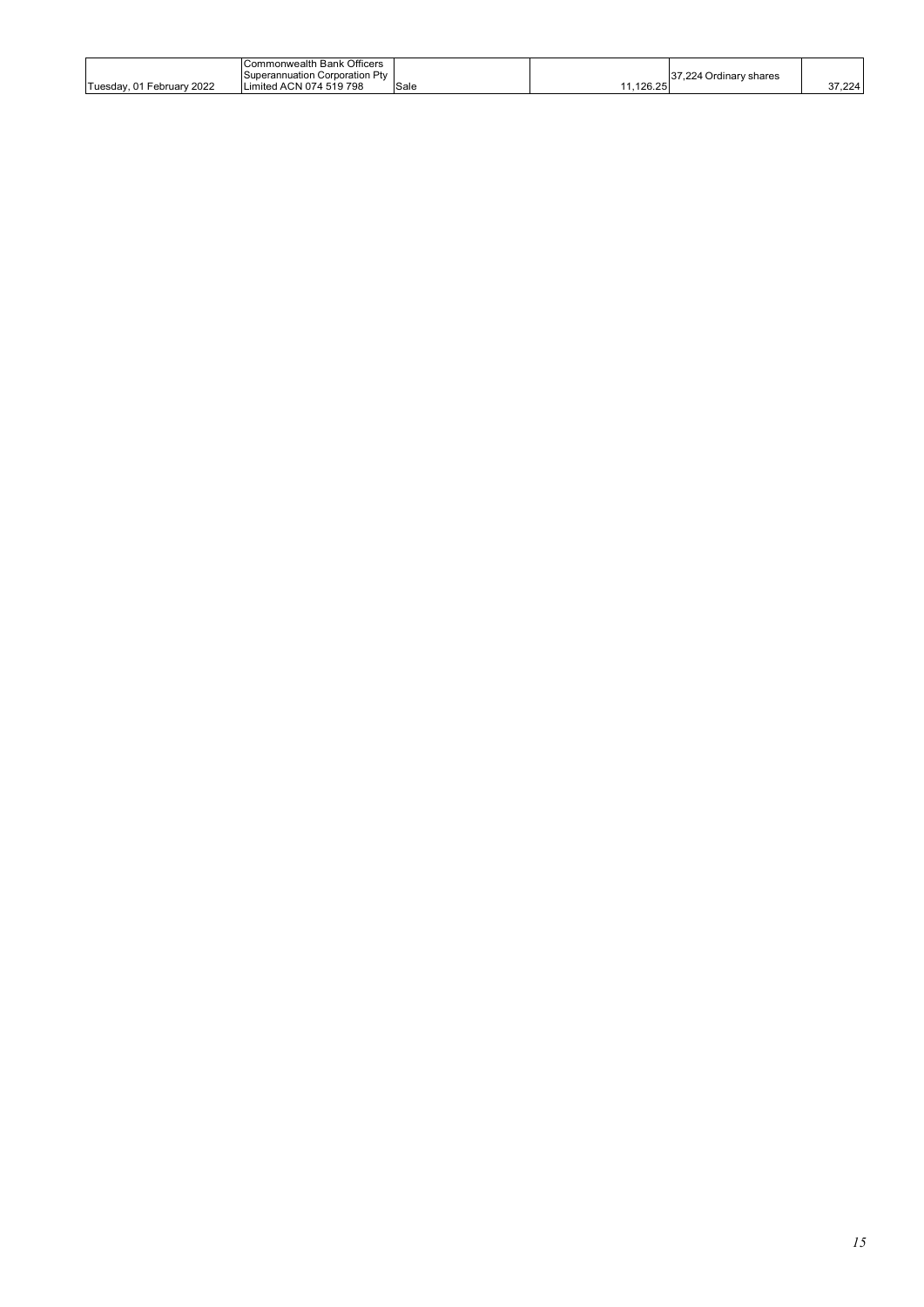#### **Annexure C**

This is annexure C referred to in Form 604, Notice of change of interest of substantial holder dated 17/03/2022

Vicki Clarkson Company Secretary Dated the 21/03/2022

Commonwealth Bank of Australia will, if requested by the company or responsible entity to whom this form must be given or by the Australian Securities and Investments Commission (ASIC), give a copy of one or more of the following agreements to the company, responsible entity or ASIC (as appropriate).

# **Merrill Lynch International**

| Type of agreement:                                            | Global Master Securities Lending Agreement            |
|---------------------------------------------------------------|-------------------------------------------------------|
|                                                               | (1) Commonwealth Bank of Australia and (2) Merrill    |
| Parties to agreement:                                         | Lynch International                                   |
| Can the parties exercise voting rights attaching to the       |                                                       |
|                                                               |                                                       |
| securities?                                                   | No                                                    |
| If yes, in what circumstances?                                | N/A                                                   |
| Date on which the securities were (or are) expected to be     | The dates indicated in Annexure B on which securities |
| delivered to the borrower or its nominee (ie borrow date):    | were borrowed.                                        |
| Scheduled date (if any) when the securities are expected to   |                                                       |
| be returned to the lender or its nominee (ie return date):    | Any particular day.                                   |
| Does the borrower have the right to return the securities     |                                                       |
| early? [Yes/No]                                               | Yes                                                   |
| If yes, in which circumstances?                               | At any time subject to giving notice.                 |
| Does the lender have the right to recall the securities early |                                                       |
| (ie before the scheduled return date)? [Yes/No]               | Yes                                                   |
| If yes, in which circumstances?                               | At any time subject to giving notice.                 |
| Are there circumstances in which the borrower will not be     |                                                       |
| required to return the securities on settlement? [Yes/No]     | No                                                    |
| If yes, in which circumstances?                               | N/A                                                   |

#### **UBS AG (Agreement 1)**

| Type of agreement:                                            | Australian Master Securities Lending Agreement        |
|---------------------------------------------------------------|-------------------------------------------------------|
|                                                               | (1) UBS AG; and (2) Colonial First State Investments  |
| Parties to agreement:                                         | Limited                                               |
| Can the parties exercise voting rights attaching to the       |                                                       |
| securities?                                                   | No                                                    |
| If yes, in what circumstances?                                | N/A                                                   |
| Date on which the securities were (or are) expected to be     | The dates indicated in Annexure B on which securities |
| delivered to the borrower or its nominee (ie borrow date):    | were borrowed.                                        |
| Scheduled date (if any) when the securities are expected to   |                                                       |
| be returned to the lender or its nominee (ie return date):    | Any particular day.                                   |
| Does the borrower have the right to return the securities     |                                                       |
| early? [Yes/No]                                               | Yes                                                   |
| If yes, in which circumstances?                               | At any time subject to giving notice.                 |
| Does the lender have the right to recall the securities early |                                                       |
| (ie before the scheduled return date)? [Yes/No]               | Yes                                                   |
| If yes, in which circumstances?                               | At any time subject to giving notice.                 |
| Are there circumstances in which the borrower will not be     |                                                       |
| required to return the securities on settlement? [Yes/No]     | l No                                                  |
| If yes, in which circumstances?                               | N/A                                                   |

# **UBS AG (Agreement 3)**

| Type of agreement:                                          | Australian Master Securities Lending Agreement        |
|-------------------------------------------------------------|-------------------------------------------------------|
|                                                             | (1) UBS AG; and (2) Colonial First State Investments  |
| Parties to agreement:                                       | Limited                                               |
| Can the parties exercise voting rights attaching to the     |                                                       |
| securities?                                                 | No.                                                   |
| If yes, in what circumstances?                              | N/A                                                   |
| Date on which the securities were (or are) expected to be   | The dates indicated in Annexure B on which securities |
| delivered to the borrower or its nominee (ie borrow date):  | were borrowed.                                        |
| Scheduled date (if any) when the securities are expected to |                                                       |
| be returned to the lender or its nominee (ie return date):  | Any particular day.                                   |
| Does the borrower have the right to return the securities   |                                                       |
| early? [Yes/No]                                             | Yes                                                   |